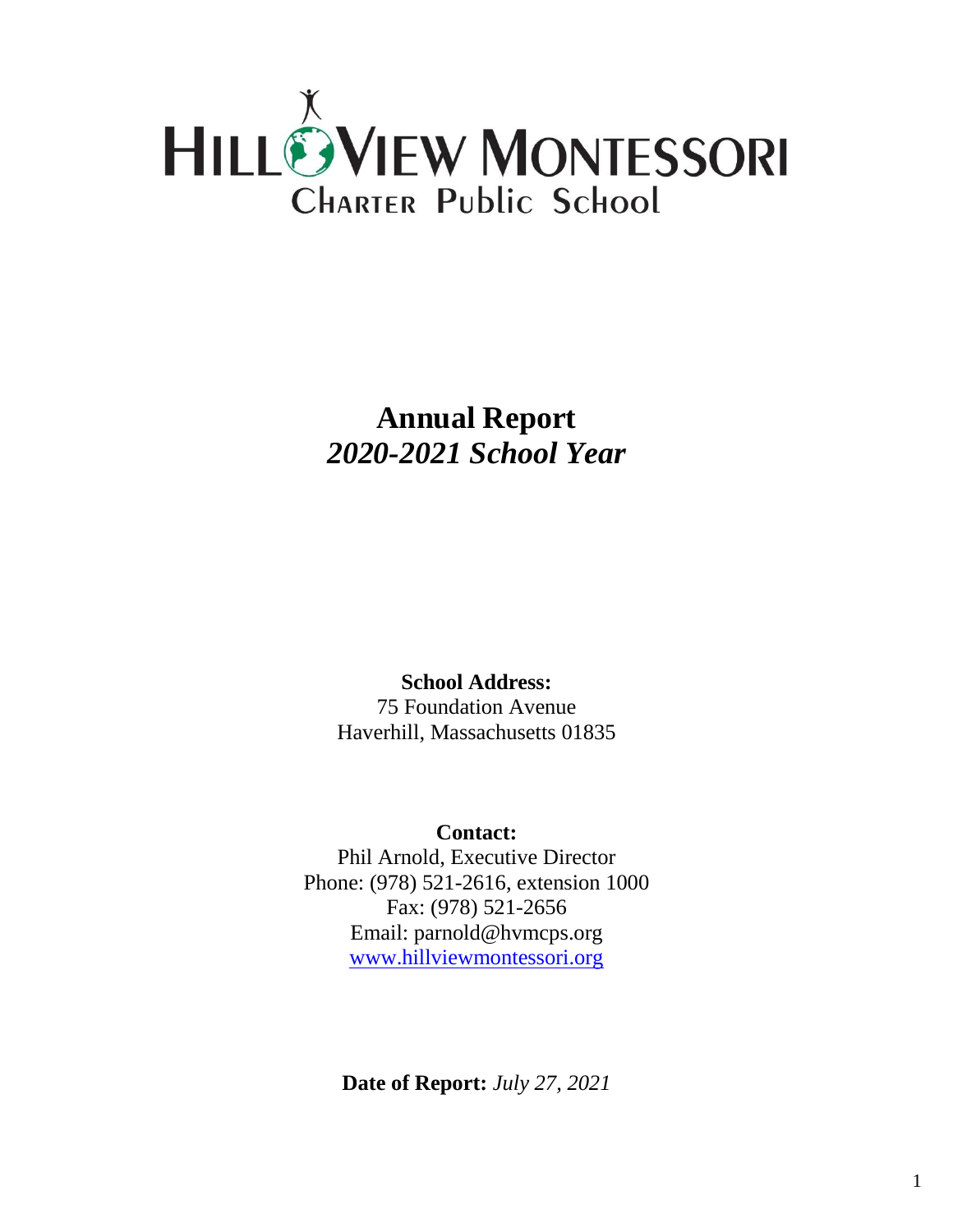## *TABLE OF CONTENTS*

| <b>INTRODUCTION TO THE SCHOOL</b>                    | 3              |
|------------------------------------------------------|----------------|
| <b>SCHOOL PERFORMANCE AND PROGRAM IMPLEMENTATION</b> | $\overline{4}$ |
| <b>FAITHFULNESS TO THE CHARTER</b>                   | 4              |
| Mission and Key Design Elements                      | 4              |
| Amendments to the Charter                            | 6              |
| Access and Equity                                    | 6              |
| <b>Dissemination Efforts</b>                         | 7              |
| <b>ACADEMIC PROGRAM SUCCESS</b>                      | 8              |
| <b>Student Performance</b>                           | 8              |
| Program Delivery                                     | 8              |
| Social, Emotional, and Health Needs                  | 10             |
| ORGANIZATIONAL VIABILITY                             | 12             |
| Organizational Structure of the School               | 12             |
| <b>Budget and Finance</b>                            | 12             |
| Capital Plan                                         | 12             |
| <b>APPENDIX A - ACCOUNTABILITY PLAN PERFORMANCE</b>  | 13             |
| <b>APPENDIX B - RECRUITMENT AND RETENTION PLAN</b>   | 15             |
| APPENDIX C - SCHOOL AND STUDENT DATA                 | 22             |
| APPENDIX D - ADDITIONAL REQUIRED INFORMATION         | 25             |

### **ATTACHMENTS**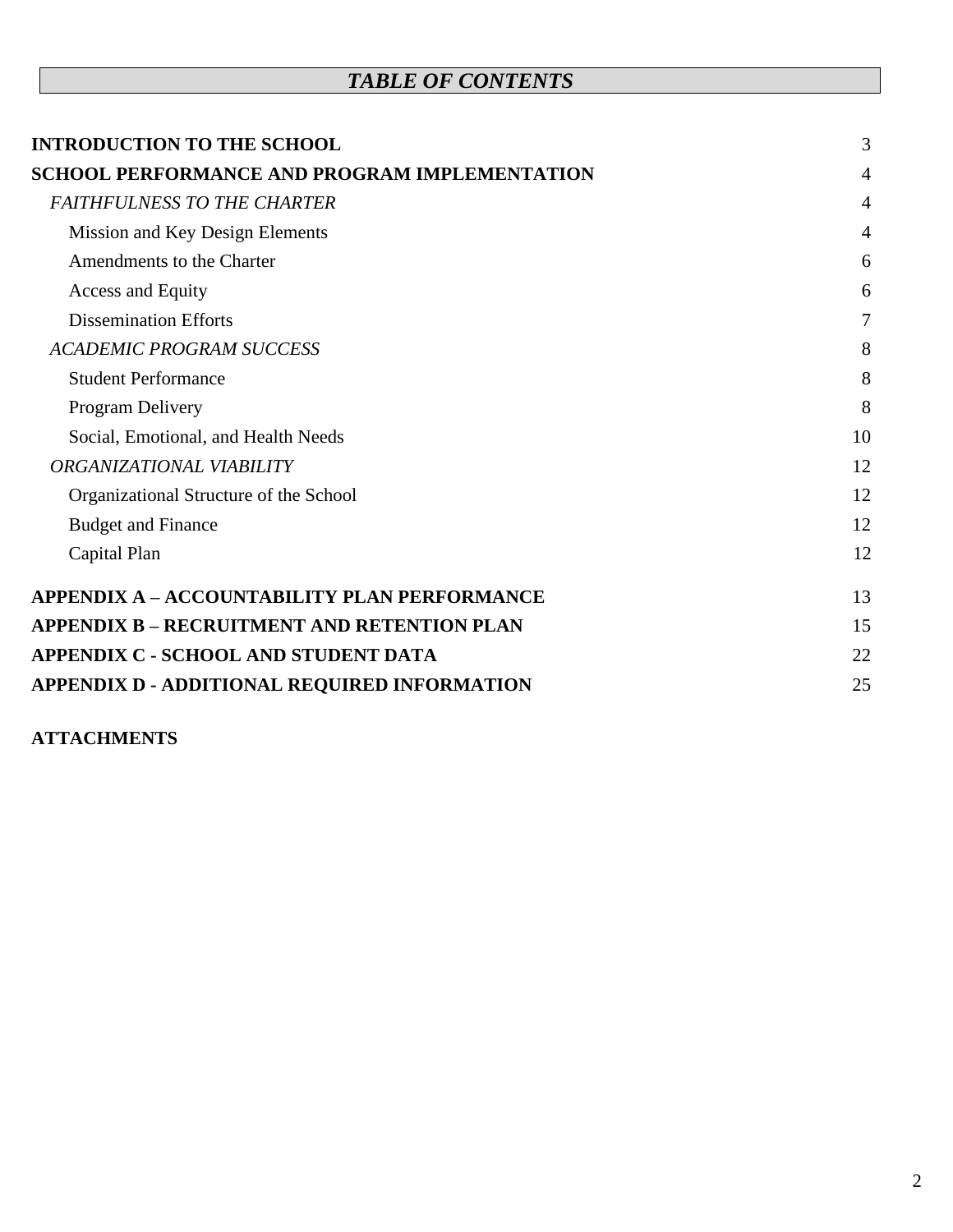## *INTRODUCTION TO THE SCHOOL*

<span id="page-2-0"></span>

| <b>Hill View Montessori Charter Public School</b>                            |                                          |                                                                         |                          |  |
|------------------------------------------------------------------------------|------------------------------------------|-------------------------------------------------------------------------|--------------------------|--|
| Type of Charter                                                              | Commonwealth                             | <b>Location of School</b>                                               | Haverhill, Massachusetts |  |
| Regional or Non-Regional                                                     | Non-Regional                             | <b>Chartered Districts in</b><br>Region<br>(if applicable)              | Haverhill                |  |
| <b>Year Opened</b>                                                           | 2004                                     | $Year(s)$ in which the<br><b>Charter was Renewed</b><br>(if applicable) | 2008; 2014; 2019         |  |
| <b>Maximum Enrollment</b>                                                    | 306                                      | <b>Current Enrollment as</b><br>of 6/18/2021                            | 306                      |  |
| <b>Chartered Grade Span</b>                                                  | $K-8$                                    | <b>Current Grade Span</b>                                               | $K-8$                    |  |
| # of Instructional Days per<br>school year (per charter)                     | 180                                      | Current Waitlist as of<br>6/18/2021                                     | 229                      |  |
| Final Number of<br><b>Instructional Days during</b><br>2020-2021 School Year | 49 in-person days<br>121 remote learning |                                                                         |                          |  |
| <b>School Hours</b>                                                          | $8:40 \text{ am} - 3:40 \text{ pm}$      | Age of School as of<br>2020-2021 School<br>Year                         | 17 Years                 |  |

The Mission of Hill View Montessori Charter Public School is to provide a grade K-8 public education that promotes academic excellence using the Montessori philosophy. In partnership with teachers and parents, children attain high levels of academic, personal, and social achievement and so prepared, become constructive contributors to our community.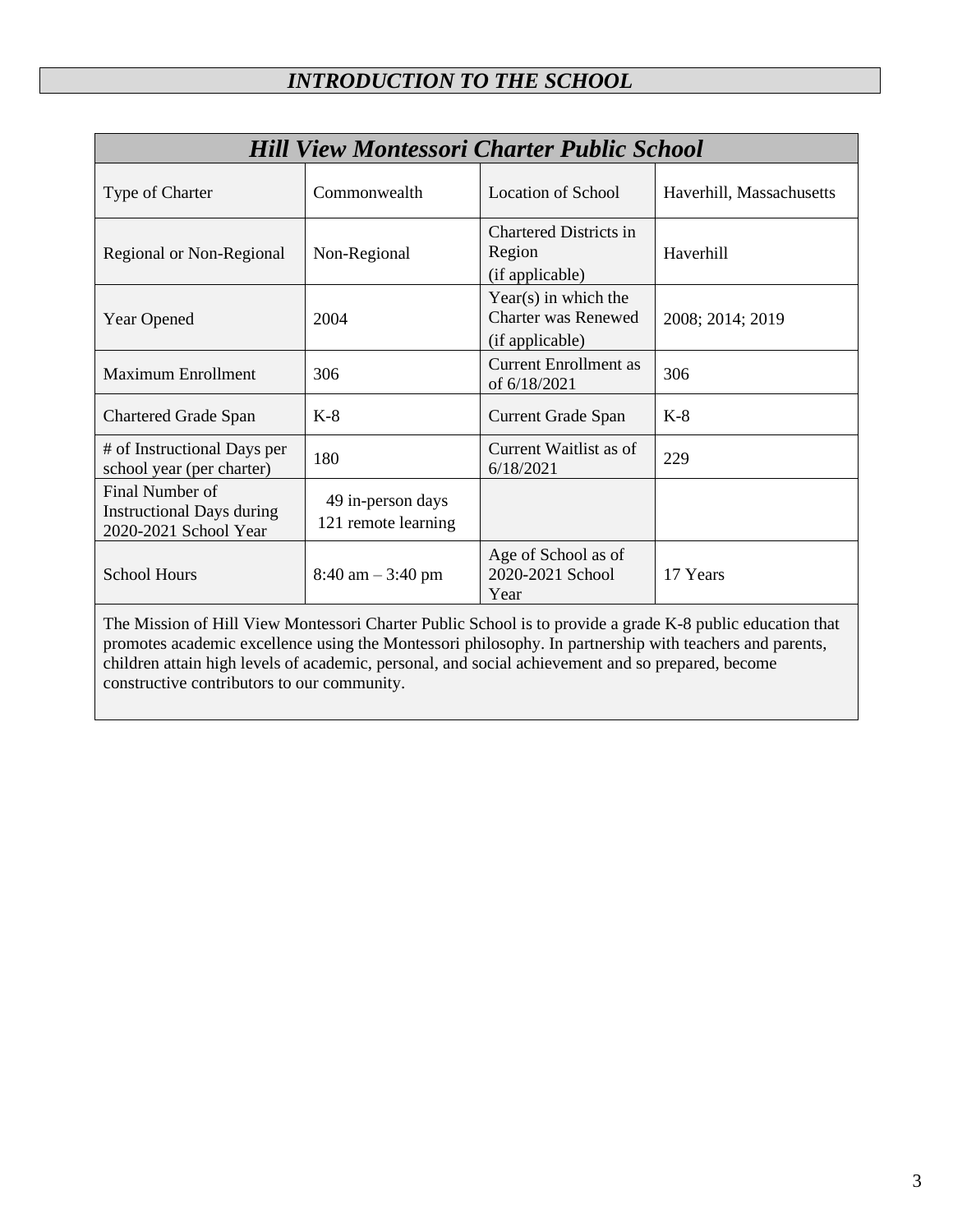### *SCHOOL PERFORMANCE AND PROGRAM IMPLEMENTATION*

<span id="page-3-0"></span>The following information and supporting data summarize Hill View Montessori Charter Public School (HVM)'s achievements during the 2020-2021 school year based on HVM's current accountability plan as well as the State's Common School Performance Criteria.

### *FAITHFULNESS TO THE CHARTER*

#### <span id="page-3-2"></span><span id="page-3-1"></span>**MISSION AND KEY DESIGN ELEMENTS**

The mission of Hill View Montessori Charter Public School is to provide a K-8 public education that promotes academic excellence using the Montessori philosophy. In partnership with teachers and parents, children attain high levels of academic, personal and social achievement and so prepared, become constructive contributors to our community.

Following are HVM's core values, which represent the heart of our mission and vision:

*Core Value 1: Preeminent Public Montessori Core Value 2: Holistic Student Development Core Value 3: School-Strengthening Collaboration Core Value 4: High Quality Staff*

### *Core Value 1: Preeminent Public Montessori*

Being a preeminent public Montessori school means that the Montessori philosophy and curriculum exists in all classrooms addressing the Massachusetts Frameworks/Common Core Standards. Currently, all levels (Kindergarten, Lower Elementary, Upper Elementary, Middle School) have alignment charts which document the blend of the Montessori and the Massachusetts Curriculum Frameworks/Common Core Standards. HVM continued our reading (DRA2 and Fountas & Pinnell BAS) and writing assessments during the school year.

In the area of personal and social achievement, HVM is also a model of preeminence. The focus on student's personal and social development is a profoundly important aspect of Montessori curriculum and educational program. In addition to the quantitative data presented on progress reports, there is an overwhelming amount of anecdotal data that emphasizes our success in this area. In particular, the majority of visitors to HVM comment on the calm and peaceful nature of our classrooms. People are also continually amazed at how engaged and self-directed our students are even in the youngest grades. Furthermore, when our students spend time in the community, people comment about their positive and productive behavior.

In the area of personal and social achievement, HVM's Grace and Courtesy Curriculum is also a model of preeminence. The focus on student's personal and social development is an important aspect of Montessori curriculum and is a focus of K-6. The School Social Worker, graduate-level Social Work Intern, and Guidance Counselor presented lessons from "Second Step" curriculum to lower elementary and upper elementary classrooms and supported the Montessori program of Grace & Courtesy throughout the school year. The Middle School advisory curriculum followed the guidelines provided in *The Advisory Book* (published by Origins Developmental Designs/Linda Crawford). In addition to the quantitative data presented on progress reports, teachers collect anecdotal data that emphasizes student success.

### *Core Value 2: Holistic Student Development*

HVM is committed to the development of the whole child and believes that it is principle to provide a holistic approach to education for children. Without feeling safe, understood, valued and able to make and grow from mistakes, children may learn skills but will not reach their full potential as critical thinkers and competent problem solvers. The Montessori learning environment promotes 21<sup>st</sup> century skills such as self-direction, teamwork, critical thinking and problem-solving skills in addition to students knowing themselves as learners. Students are involved in Practical Life activities that include care of themselves and their environment.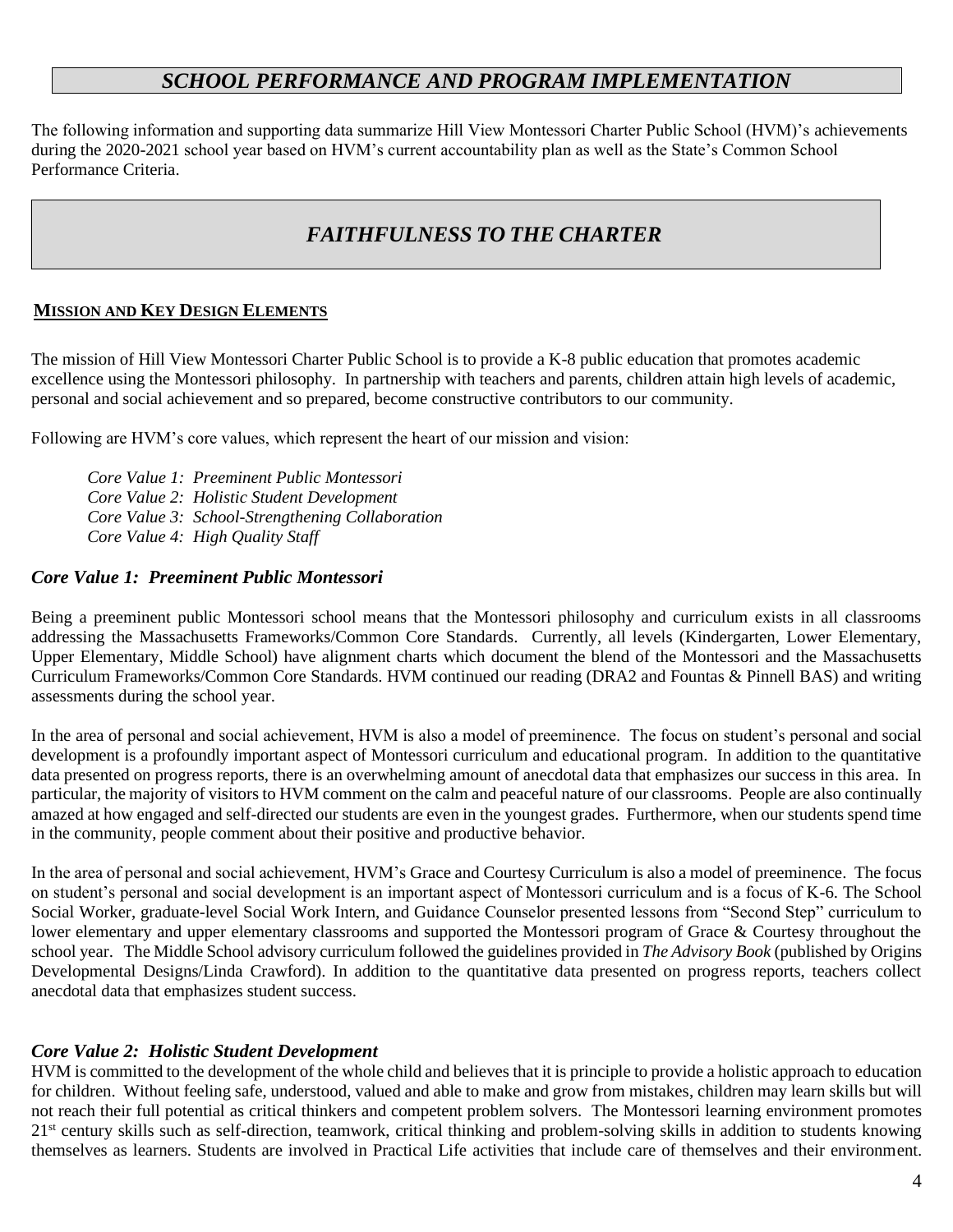Students at HVM are empowered to take ownership of their learning and their environment under the guidance of their teachers.

HVM employs a full-time School Social Worker and Guidance Counselor who provide support to students and families and to support students' emotional and social well-being. During the 2020-2021 school year, HVM also had two masters-level Social Work Intern. Services provided include various social skills/support groups, limited individual counseling, and proactive coordination with relevant agencies within the local community. In addition, HVM's School Psychologist works closely with the Special Education Team and the school staff to complete assessments and serve as an integral member for HVM's Student Success Team (SST) to make recommendations to support learners and teachers.

During the 2020-2021 school year, HVM employed a full-time Health and Wellness Teacher. The Health and Wellness Teacher worked solely with the Middle School students. HVM's Health and Wellness class was considered a core subject in the Middle School, with students attending Health and Wellness class two times per week, similar to their ELA, Science, Math, and Humanities courses. Lessons were provided that covered a variety of topics including (but not limited to) understanding mental health and mental illness, healthy relationships, coping skills and self-care, nutrition and fitness, substance use prevention, and human reproduction and healthy human sexuality.

### *Core Value 3: School-Strengthening Collaboration*

During the 2020-2021 school year, HVM created and implemented a Family Outreach and Student Support team (aka "the "FOSS Team"). The FOSS team consisted of the Executive Director (a former Social Worker), the Dean of Students, the Executive Administrative Assistant, two bi-lingual administrative assistants, the EL teacher, the School Nurse, School Social Worker and Guidance Counselor, and the Montessori Pedagogical Director. The FOSS team was a highly proactive team that triaged referrals from classroom teachers and provided a wide variety of personalized supports (academic, social-emotional, community-based), specialized interventions, and unique accommodations primarily during the period of Remote Learning (September 2020 – April 2021). Teachers and HVM staff were encouraged to contact the FOSS team any time there was the smallest or simplest concern regarding (but not limited to):

- o student or family engagement with Remote Learning
- o whenever a student displayed inconsistent attendance
- $\circ$  if there was difficulty with communicating with a parent or caregiver or a parent or caregiver lacked communication resources
- o whenever there was an issue with technology in the student's household
- o if there were signs of emotional or psychological distress being displayed by a student or a caregiver
- o if there were signs of physical distress being displayed by a student or caregiver
- o if a student's submission of Remote Learning assignments became inconsistent or non-existent
- o if there appeared to be a language barrier impacting a student's or family's engagement with Remote Learning

Additionally, parental and community involvement continued to be an important aspect of HVM. Due to the generous support of volunteers, HVM continues to be able to stretch its limited resources and serve its students beyond what would be possible otherwise. Even during the period of time between September and April, when HVM was primarily only providing Remote Learning to its students, parent volunteers were actively serving on committees (via Zoom, mostly), doing projects to provide educational resource materials for students to use at home, making classroom materials for Remote Learning activities, and providing meals to teachers during parent-teacher conferences. After the school reopened for In-Person Learning in April, parent volunteers met to review the school grounds to determine landscaping, property-maintenance, and grounds-beautification needs.

HVM's PTO continued to offer "dine out for a cause" activities at local restaurants, allowing families to support the school by patronizing local restaurants and purchasing meals. Parents, faculty and staff supported the HVM Foundation development activities via "effortless fundraisers" (e.g., Amazon Smile) and an HVM tumbler fundraiser.

### *Core Value 4: High Quality Staff*

In 2020-2021, 100 percent of the Kindergarten teachers were Montessori credentialed, 100 percent of the Lower Elementary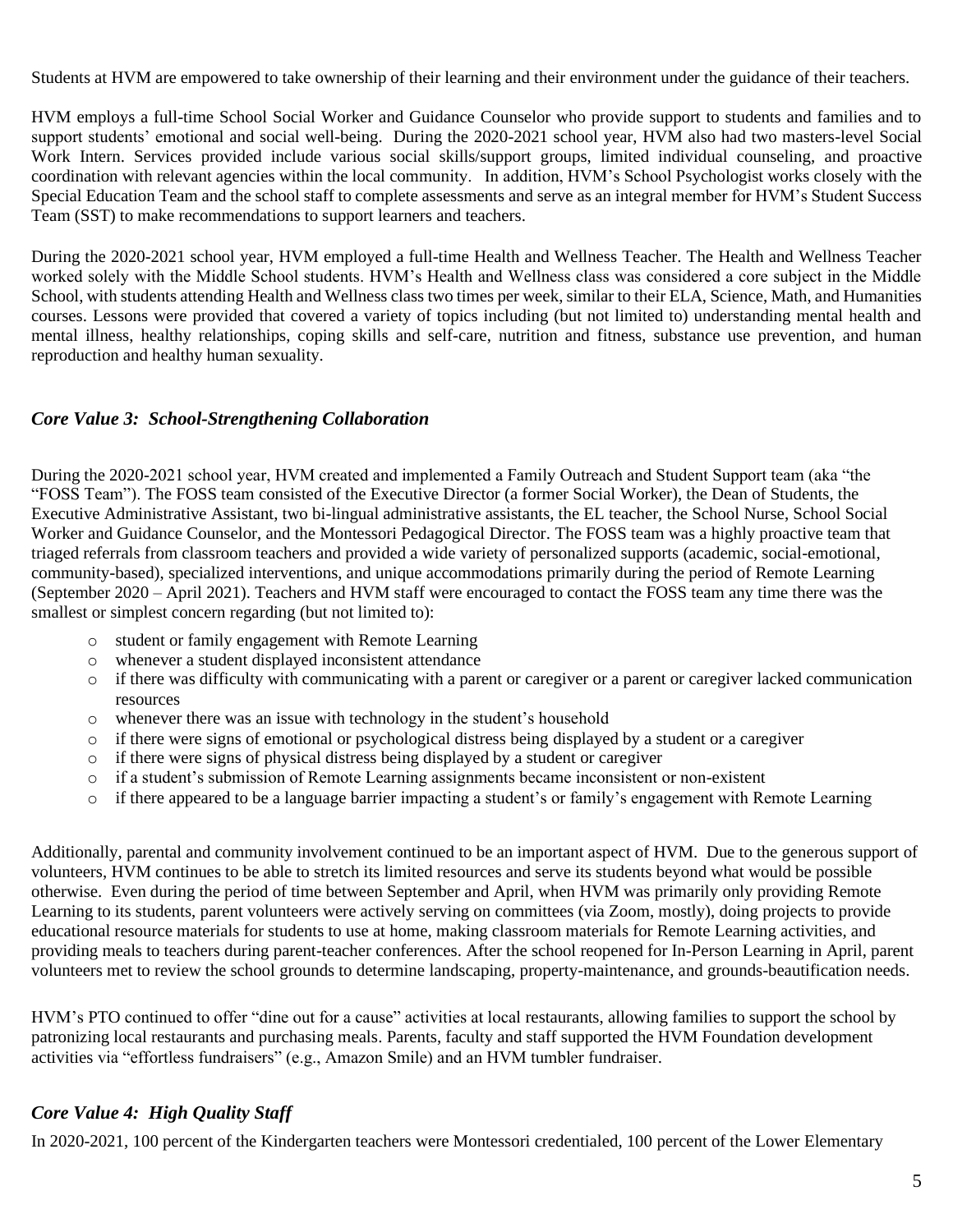teachers were Montessori credentialed, and 50 percent of the Upper Elementary teachers were Montessori credentialed, while the other 50 percent continued the second phase of their Montessori teacher education program during the 2020-2021 school year and into summer 2021. One teacher in Middle School has formal Montessori Adolescent Certification for Middle School students aged 12-14.

HVM continues to be committed to employing teachers with Montessori training who also meet federal standards for highly qualified teachers. The school is currently paying for several staff members to enroll in and attend Montessori Teacher training through the Seacoast Center for Montessori Education which began during summer 2019 and continued through the 2019-2020 and 2020-2021 school years. Additional training is continuing during summer 2021, through the 2021-2022 school year, and through next summer (2022). (HVM previously entered into an arrangement with Seacoast to host the Montessori Teacher Training program at HVM's school location in Haverhill.) Upon completion of the training program, those staff members will receive their Montessori Level I (ages 6-9) certification. Staff members continuing with training will be able to earn their Montessori Level II (ages 9-12) certification.

HVM's EL teacher maintains her Montessori Primary (ages 3-6) Teacher certification and two of HVM's Special Education teachers possess Montessori Teacher certification, while another Special Education teacher is currently enrolled in a Montessori Teacher certification training. HVM's goal is to ensure all lead teachers are fully credentialed and mentored/coached in Montessori philosophy, pedagogy, and curriculum as well as all Massachusetts teaching requirements. HVM also aims to have as many Classroom Assistants and support staff Montessori trained and credentialed as possible as well.

### <span id="page-5-0"></span>**AMENDMENTS TO THE CHARTER**

There were no amendments to the charter during the 2020-2021 school year.

### <span id="page-5-1"></span>**ACCESS AND EQUITY**

For the 2019-2020 school year, 12 incidents resulted in actionable discipline. Of the 12 incidents, 0% involved students of color or students with disabilities.

The 2019-2020 Student Discipline Profile may be viewed at: [HVM 2019-2020 Student Discipline Profile](https://profiles.doe.mass.edu/ssdr/default.aspx?orgcode=04550000&orgtypecode=5&=04550000&)

| 2019-2020 Student Discipline      |                                                        |                                       |                                                   |                                                |                                     |
|-----------------------------------|--------------------------------------------------------|---------------------------------------|---------------------------------------------------|------------------------------------------------|-------------------------------------|
| <b>Student Group</b>              | <b>Total</b><br><b>Number</b><br>of<br><b>Students</b> | <b>Students</b><br><b>Disciplined</b> | <b>Percent In-</b><br><b>School</b><br>Suspension | <b>Percent Out-</b><br>of-School<br>Suspension | <b>Percent Emergency</b><br>Removal |
| <b>All Students</b>               | 317                                                    | 12                                    | $\theta$                                          | 3.8                                            | $\mathbf{0}$                        |
| <b>EL</b>                         | 26                                                     | $\theta$                              | $\theta$                                          | $\Omega$                                       | $\theta$                            |
| <b>Economically Disadvantaged</b> | 79                                                     | $\overline{2}$                        | $\theta$                                          | $\Omega$                                       | $\mathbf{0}$                        |
| <b>Students with Disabilities</b> | 67                                                     | $5\phantom{.}$                        | $\theta$                                          | $\Omega$                                       | $\mathbf{0}$                        |
| <b>High Needs</b>                 | 148                                                    | 6                                     | $\theta$                                          | 4.1                                            | $\mathbf{0}$                        |
| Female                            | 167                                                    | $\overline{2}$                        | $\mathbf{0}$                                      | $\mathbf{0}$                                   | $\mathbf{0}$                        |
| Male                              | 150                                                    | 10                                    | $\Omega$                                          | 6.7                                            | $\Omega$                            |
| American Indian or Alaska Native  | $\theta$                                               | $\Omega$                              | $\theta$                                          | $\Omega$                                       | $\mathbf{0}$                        |
| <b>Asian</b>                      | 1                                                      | $\Omega$                              | $\Omega$                                          | $\Omega$                                       | $\theta$                            |
| <b>African American/Black</b>     | 18                                                     | 2                                     | $\mathbf{0}$                                      | $\mathbf{0}$                                   | $\mathbf{0}$                        |
| Hispanic/Latino                   | 81                                                     | 2                                     | $\theta$                                          | $\Omega$                                       | $\theta$                            |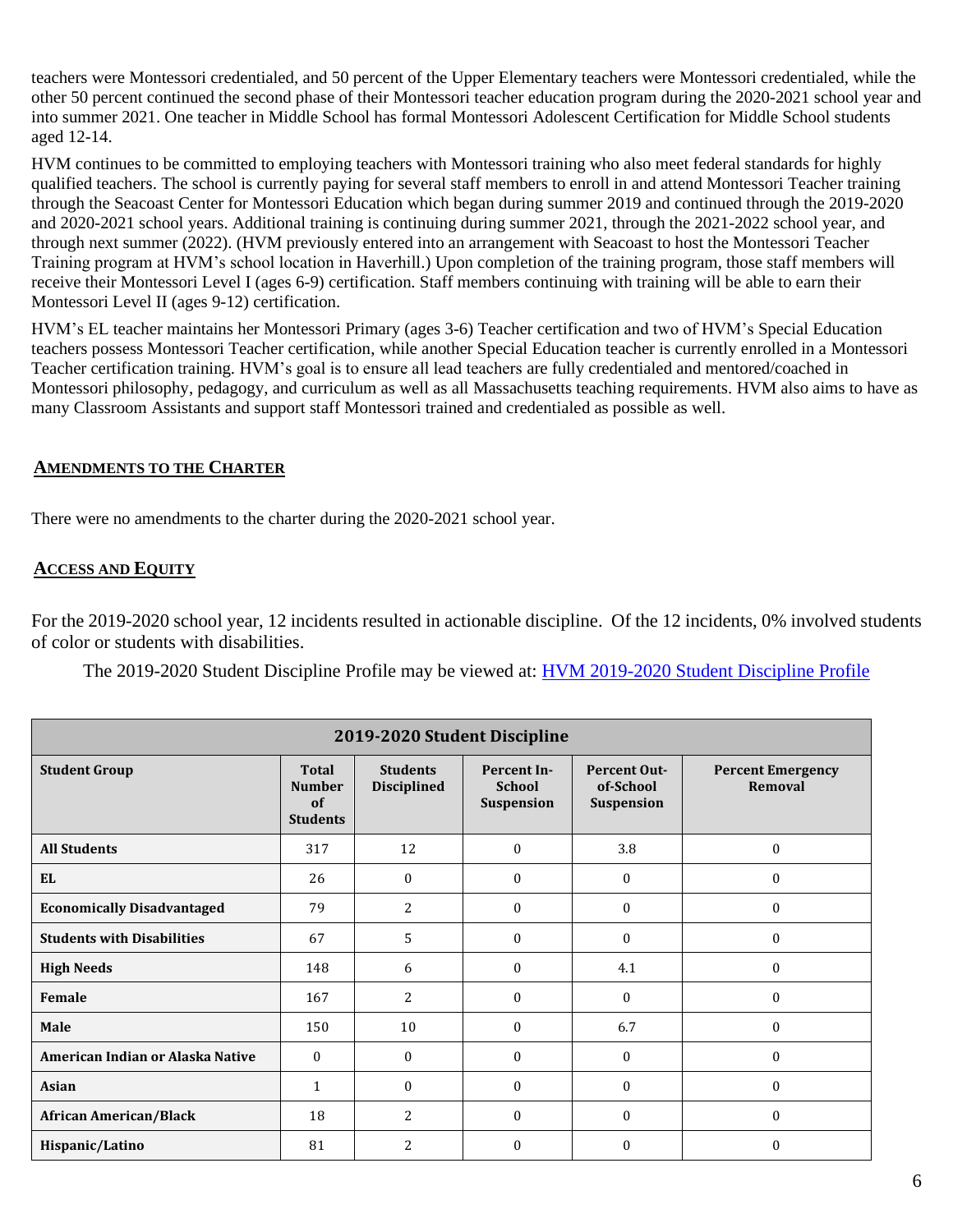| Multi-race, Non-Hispanic/Latino     | 10  |  |     |  |
|-------------------------------------|-----|--|-----|--|
| Native Hawaiian or Pacific Islander |     |  |     |  |
| White                               | 207 |  | J., |  |

### <span id="page-6-0"></span>**DISSEMINATION EFFORTS**

| <b>Best Practice</b><br><b>Shared</b>                                                             | <b>Vehicle</b> for<br><b>Dissemination</b><br>(describe the method,<br>format, or venue used<br>to share best practices)    | Who at the<br>school was<br>involved with the<br>dissemination<br>efforts? (Title) | With whom did the school<br>disseminate its best practices?<br>(Partners and Locations)                     | <b>Result of dissemination (List</b><br>any resulting artifacts,<br>materials, agendas, or results<br>from partners. Also indicate<br>if the school received grant<br>funding to disseminate and if<br>a grant report was written.)             |
|---------------------------------------------------------------------------------------------------|-----------------------------------------------------------------------------------------------------------------------------|------------------------------------------------------------------------------------|-------------------------------------------------------------------------------------------------------------|-------------------------------------------------------------------------------------------------------------------------------------------------------------------------------------------------------------------------------------------------|
| Communities of<br>Practice-<br><b>MCPSA</b><br>Capacity<br><b>Building</b><br>Network             | Collaborative Zoom<br>meetings with Charter<br>School Administrators,<br>specialized teams and<br><b>MCPSA</b> facilitators | Executive<br>Director;<br>SPED Co-<br>Coordinators; EL<br>Program Director         | <b>Shared with Charter Schools</b><br>across the state via Zoom and<br>email communications                 | <b>Enhanced Remote Learning</b><br>service delivery in the areas<br>of school leadership, Special<br>Education intervention, and<br>EL instruction as well as<br>increased collaboration<br>between Special Education<br>program and EL program |
| Pedagogy and<br>Montessori<br>Curriculum /<br>Collaboration<br>between public<br>Montessori staff | <b>Site Visits</b>                                                                                                          | N/A                                                                                | River Valley Charter School,<br>Mill Falls Charter School<br>(NH), Cornerstone Montessori<br>(NH)           | Collaboration between other<br>public Montessori staff was<br>prohibited due to COVID-19                                                                                                                                                        |
| Pedagogy and<br>Montessori<br>Curriculum                                                          | Public Montessori<br>Convening - workshops<br>and breakout sessions                                                         | N/A                                                                                | River Valley Charter School,<br>Mill Falls Charter School<br>(NH), Alighieri Montessori<br>Charter, and HVM | Public Montessori Convening<br>was cancelled due to<br>COVID-19                                                                                                                                                                                 |
| <b>Charter School</b><br>Leadership                                                               | Consultancies, training,<br>workshops, seminars                                                                             | Executive<br>Director                                                              | Other charter school leaders<br>via bi-weekly and monthly<br>Zoom meetings                                  | Networking with MCPSA<br>colleagues on best practices<br>in Charter School leadership<br>and school administration,<br>particularly regarding<br>navigating a charter school<br>during COVID-19                                                 |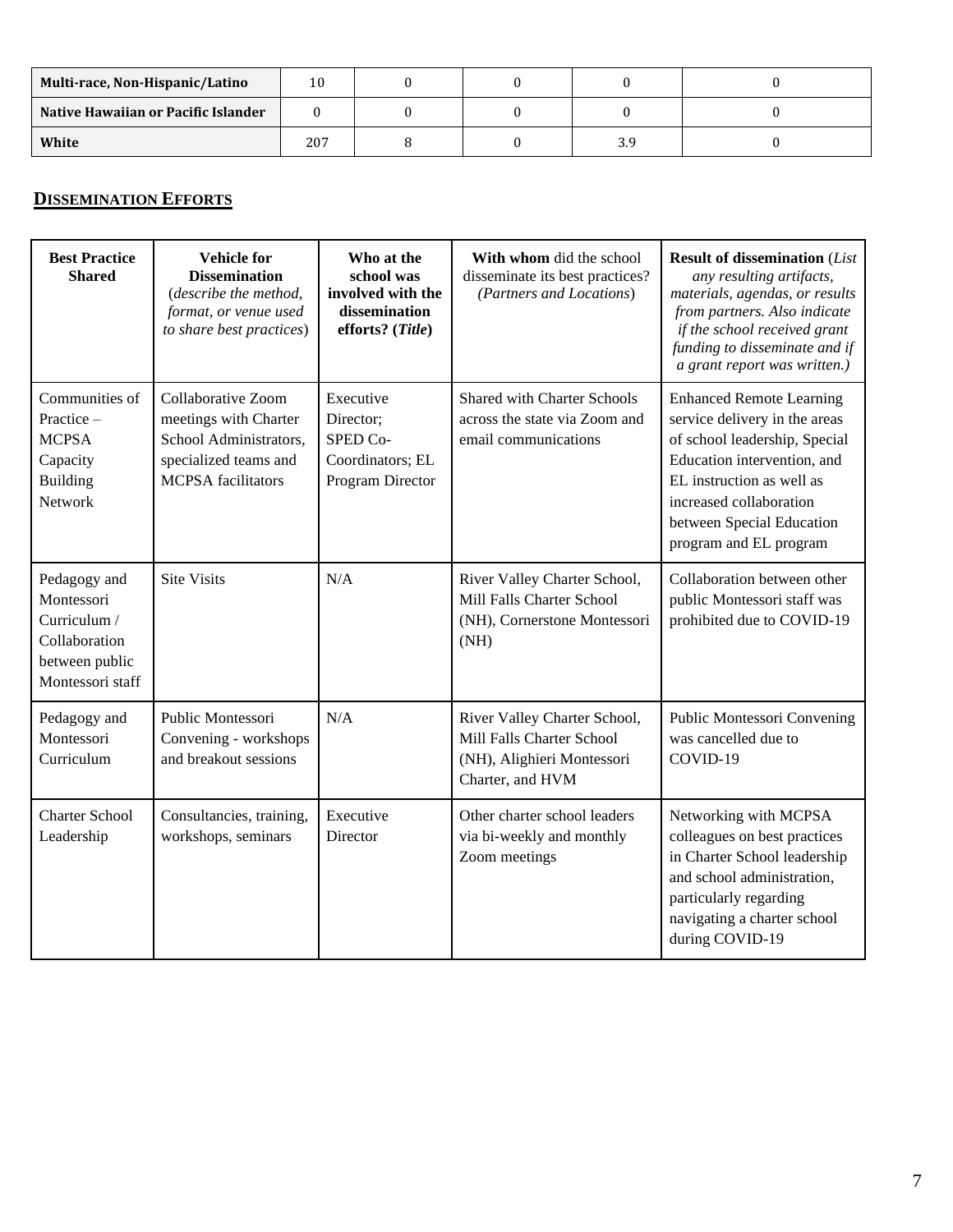### *ACADEMIC PROGRAM SUCCESS*

### <span id="page-7-1"></span><span id="page-7-0"></span>**STUDENT PERFORMANCE**

The Hill View Montessori Charter Public School "School Report Card" may be viewed at:

### [HVM 2020 School Report Card](https://reportcards.doe.mass.edu/2020/04550050)

#### <span id="page-7-2"></span>**PROGRAM DELIVERY**

Hill View Montessori Charter Public School is based on the Montessori Method of education, developed by Dr. Maria Montessori. This philosophy is a child-centered educational approach based on teacher observations of children within the educational environment. Other than the kindergarten classrooms, our lower elementary, upper elementary, and middle school consist of multi-aged groups of students that foster peer learning uninterrupted work cycles, and teacher guided academic lessons. Montessori students learn to think critically, work collaboratively, and develop skills necessary for success in the 21st century.

To support the area of reading development, the Fundations Reading program was previously chosen by teachers and administration as an educational source to bring consistent instruction and develop a stronger foundation of phonemic awareness, phonological knowledge, and basic reading skills for students in kindergarten through third grade. During the year, the Montessori Pedagogical Director collaborated with Kindergarten and Lower Elementary teachers, as well as other interested staff members in the understanding and selected utilization of this program.

This multisensory, structured language program fits well with the Montessori language and grammar methodology and materials. Teachers have the opportunity to present reading lessons in whole group, small group or individually (i.e., one-on-one).

The HVM Upper Elementary teachers have collaboratively focused on improving mathematical concepts, application of knowledge, and explanation of word problems. During collaborative team meetings and referencing Massachusetts Frameworks Standards, teachers identified students for strengths and weaknesses to be addressed. They designed lessons and activities to address those standards and increased the amount of time and focus on math vocabulary. Instruction focused on: math "open response" lessons and activities in the area of number sense; restating the problem; showing work in the form of a diagram, table, equation or expression; and, explaining and giving the solution statement.

The math intervention program provided by HVM's Title I Math Specialists continued this year, both during Remote Learning and then after the return to In-Person Learning. Students were supported with additional math lessons in whole and small groups for additional practice in understanding the application of mathematical concepts and activities to deepen student knowledge.

Advisory groups at the Middle School level were facilitated by the five Middle School subject teachers (ELA, Science, Math, Health and Wellness, and Humanities) and one Middle School support teacher. The Advisory groups served to support social and emotional learning of HVM's middle school students, both during Remote Learning and then after the return to In-Person Learning. *The Advisory Book***:** *Building a Community of Learners Grades 5-***9** by Linda Crawford was used to facilitate advisory lessons and discussions.

HVM professional educators work collaboratively to assess students' academic needs through observations, work samples, specialized portfolios, and school-wide assessments such as the Fountas & Pinnell Benchmark Assessment System (BAS) and the LinkIt Math Benchmark Assessments. Since the 2020 statewide assessments (MCAS ELA & Math, MCAS Science) were canceled in Spring 2020 due to COVID-19, HVM was unable to monitor the growth of all students using the annual standardized testing. HVM classroom teachers and support teachers continued to employ strategies focusing on developing reading comprehension, writing skills, and vocabulary building. HVM teachers utilized fall and winter BAS data to formulate reading groups and to provide individualized and group instruction in reading comprehension.

HVM continues to provide a language-based program to meet the individual need of select Special Education students. The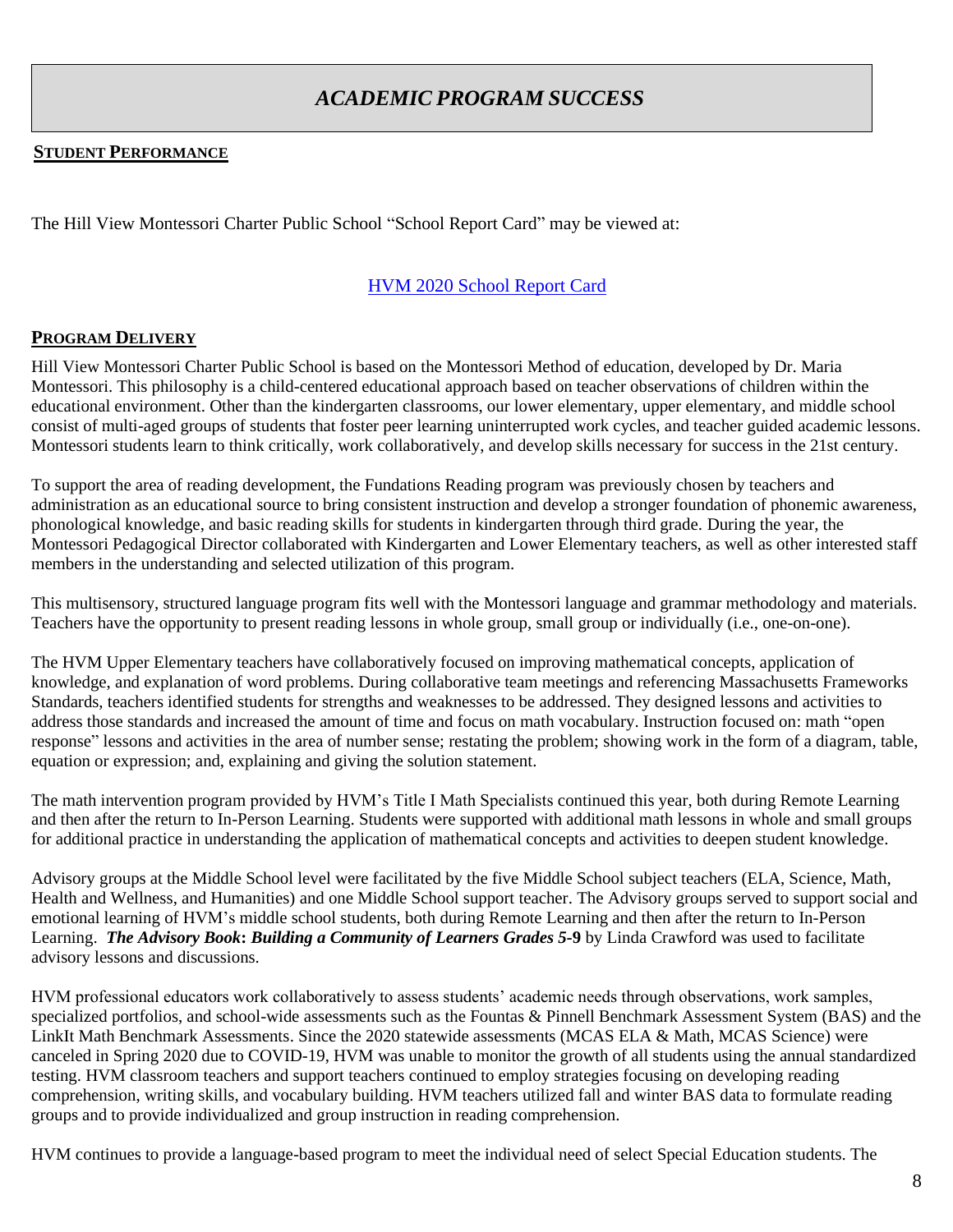program supports development of language and learning skills that focus on reading skills, written expression, spelling, oral expression, and vocabulary. Oral and written language remediation is provided through integrated curriculum to reinforce the relationship between listening, speaking, reading, and writing for students. HVM strives to empower students to become independent learners and develop appropriate skills to function successfully in the classroom.

HVM staff engaged in intensive bi-monthly whole group and small group professional development in the area of learning and understanding math competently and confidently. This professional development was facilitated by Mike Hayes and Joe Agron from Summit View Learning [\(Summit View Learning\)](https://www.summitviewlearning.com/).

During the 2020-2021 school year, professional development for teachers and staff included:

- The Learning and understanding of Mathematics competently and confidently
- Recognizing students experiencing, expressing, or displaying trauma
- Fountas & Pinnell Benchmark Assessment System
- The Emotional, Social Brain
- A Teacher's Guide to the Learning Brain
- Motivation in Mathematics
- Engaging the Learning Brain
- The Science of Learning and Memory
- Neuroscience and Executive Skills Management'
- The Neuroscience of Reading
- Unlocking the Mysteries of the Learning Brain
- Wilson Reading Training and Certification
- Bullying Prevention: Recognition and Response
- Child Abuse Mandated Reporter training
- CIPA: Compliance with the Children's Internet Protection Act
- Concussion Awareness
- Cultural Competence and Racial Bias
- Cyberbullying
- De-Escalation Strategies
- Discrimination Awareness in the Workplace
- Diversity Awareness: Staff-to-Student
- First Aid
- General Ethics in the Workplace
- Head Lice
- Health Emergencies: Life Threatening Allergies
- Making Schools Safe for LGBT Students
- Medication Administration: Epinephrine (EpiPen) Auto-Injectors
- Sexual Harassment: Staff-to-Student
- Sexual Harassment: Student Issues & Response
- Sexual Misconduct: Staff-to-Student
- Student Mental Health
- Youth Suicide: Awareness, Prevention, and Postvention
- MCAS Administration training and security requirements

HVM teachers incorporate the Six Traits Writing Program into their Montessori writing lessons to strengthen the student's writing conventions, organization, word choice, ideas, sentence fluency and voice. Rubrics are used to self-evaluate and assess their writing. Through this program as well as the Montessori grammar lessons, the student is able to develop a strong foundation for written expression.

The Montessori philosophy recognizes the strengths and challenges of each individual and focuses on individualized differentiated instruction. If students are in need of additional support, the classroom teacher (or any staff member) makes a referral to the Student Success Team ("SST Team"). The SST Team consists of: Executive Director, Montessori Pedagogical Director, three Special Education Teachers and the Special Education Director, Speech and Language Therapist, School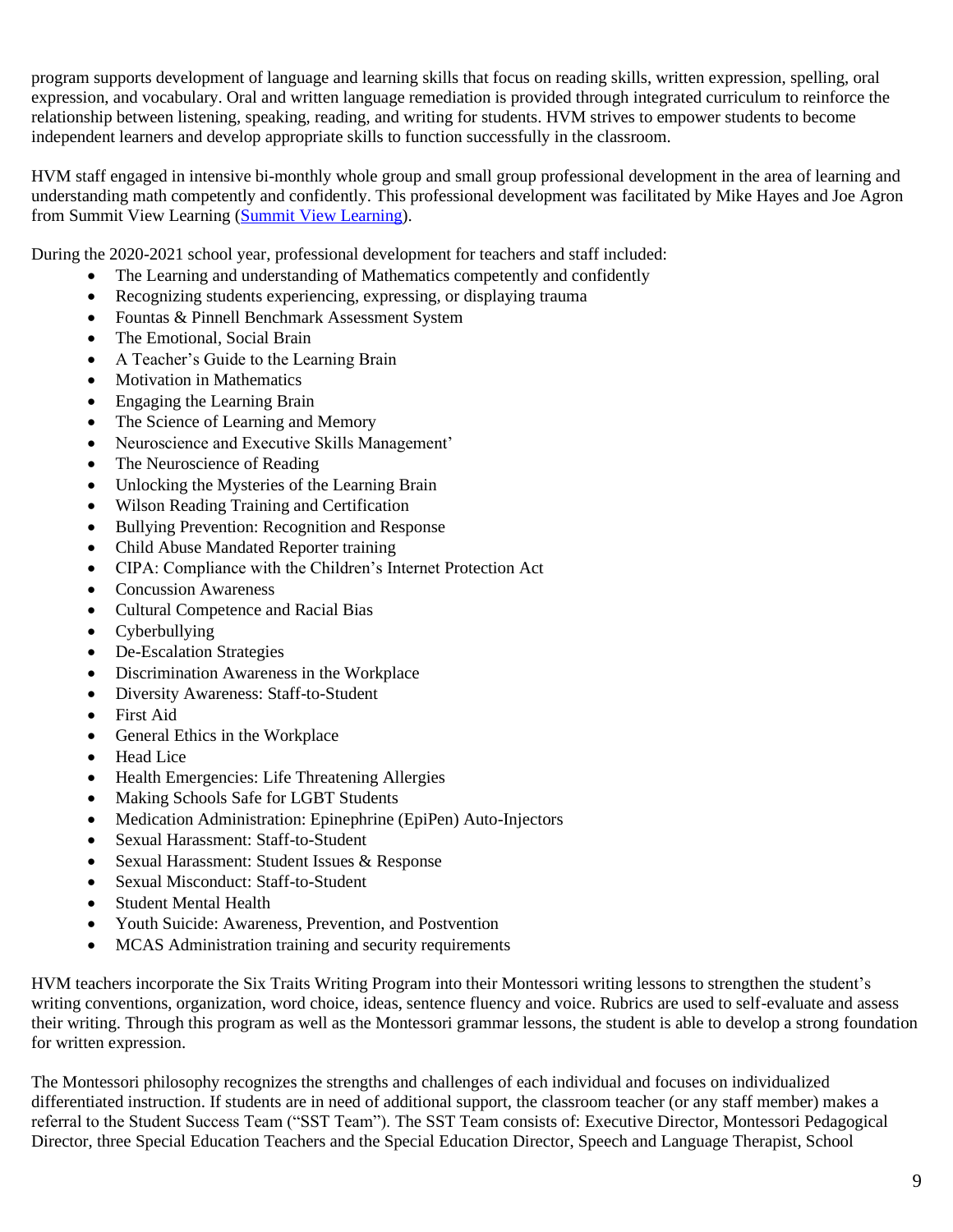Psychologist, EL Teacher/Program Director, School Social Worker, Social Work Interns, Guidance Counselor, both of HVM's Title I Math Specialists, and both of HVM's Title I Reading Specialists. During the 2020-2021 school year, the SST Team convened immediately whenever an SST referral was submitted to review classroom evidence, gather assessment data, and discuss possible interventions to be implemented in support of the referred student. Classroom teachers made modifications to their instructional delivery and/or methods to accommodate the needs of the child. The SST Team monitored the progress of students every 6-8 weeks following a referral throughout the school year. This data was used to identify students for services in HVM's targeted Title I Reading and/or Title I Math programs. On some occasions, the data reviewed regarding a particular SST Team referral resulted in a direct referral for a formal Special Education evaluation. Progress monitoring of students in intervention programs was documented approximately every six weeks. Ongoing data was used to arrange reading groups, teach particular literacy skills, vocabulary skills, comprehension, and problem-solving strategies. During the 2020-2021 school year, 19 students were referred to the SST process.

Additionally, HVM's Special Education Teachers and Special Education Director were responsible for facilitating all initial, annual, and reevaluation IEP meetings for students in grades K-8. Currently, HVM supports approximately 58 students on IEPs. HVM supports approximately 11 students with 504 Plans. In conjunction with the Special Education Director, caseloads averaged approximately 16-18 students. Special Education staff were responsible for developing annual goals and objectives, implementing the service delivery, and writing progress reports each trimester. The School Social Worker and School Nurse were responsible for writing and implementing the 504 Plans. HVM utilized a full-time Speech and Language Pathologist via an outside agency. HVM contracts for services for those students in need of Physical Therapy and Occupational Therapy.

HVM's Executive Director served as the EL and Title I Coordinator for the school, working closely with the EL team and the Title I Math and Reading teams. In this capacity, they oversaw the Title I program and EL program. The EL teacher implemented and monitored progress of 18 students in grades K-8. The results of the ACCESS for ELLs WIDA report indicated consistent progress with many EL students meeting proficiency levels between 3-6 in the Listening, Speaking, Reading, and Writing Language domains. The targeted Title I programs offered intervention in Reading and Math for students at any grade level to reduce deficits and to support teachers with instructional and engagement strategies. HVM has four Title I Specialists: two providing Reading support and two providing Math support with children in the Lower Elementary, Upper Elementary and Middle School. The Title I Specialists work closely with the classroom teachers to bridge and reinforce the skills and strategies delivered by the classroom lead teacher. In addition, they work with small groups of students to hone in on specific Reading and Math skills for each child's needs. This year, approximately 70 students received some level of Title I Reading and/or Math support. Over 75% of our instructional staff have completed the Sheltered English Immersion (SEI) course.

With the return to in-person learning for the 2021-2022 school year, a point of emphasis at HVM will be to identify "unfinished learning" in our students, with a focus on providing accelerated a just-in-time "scaffolding" approach to personalize instruction and help students master specific academic tasks, skills, and/or concepts. The Charter School will be conducting its Reading and Math benchmark assessments beginning in mid-September rather than waiting until mid-October, which is typically customary in a Montessori school. These formal assessments – combined with the standard daily and weekly informal observations and assessments conducted by our Montessori teachers and coaches -- will serve to determine which students will need a little extra help and which ones will need to be challenged. Understanding that a Lower Elementary third grader is working at a second grade level, for instance, will allow classroom staff (Lead Teachers, Classroom Assistants) and our Title I teams to review content and standards one grade level below and formulate a Montessori-driven curriculum plan to address potentially missed content.

When scaffolding is used correctly – that is, implemented at the right time, to the right degree, with the right delivery, and focused on the right area – HVM students can gain grade-level mastery. With Montessori's emphasis on personalized instruction and student's driving their own learning, HVM's teaching faculty can augment their capacity through just-in-time scaffolding and give our students agency over their learning.

The Montessori pedagogical philosophy emphasizes meeting children where they are, so our accelerated learning process will not involve squeezing intensive learning into a few days or even a few weeks. Rather, HVM students will continue to be supported and guided towards mastering academic skills and concepts every day over a reasonable span of time. Even with accelerated learning, the key is to space learning practice out over multiple shorter sessions, rather than attempting to cram a lot of instruction and content into one long session. As with all learning, catching students up on their "unfinished learning" requires time for students to "forget" in between sessions. This results in deeper learning when the instruction is repeated later and the academic content is encountered or experienced again.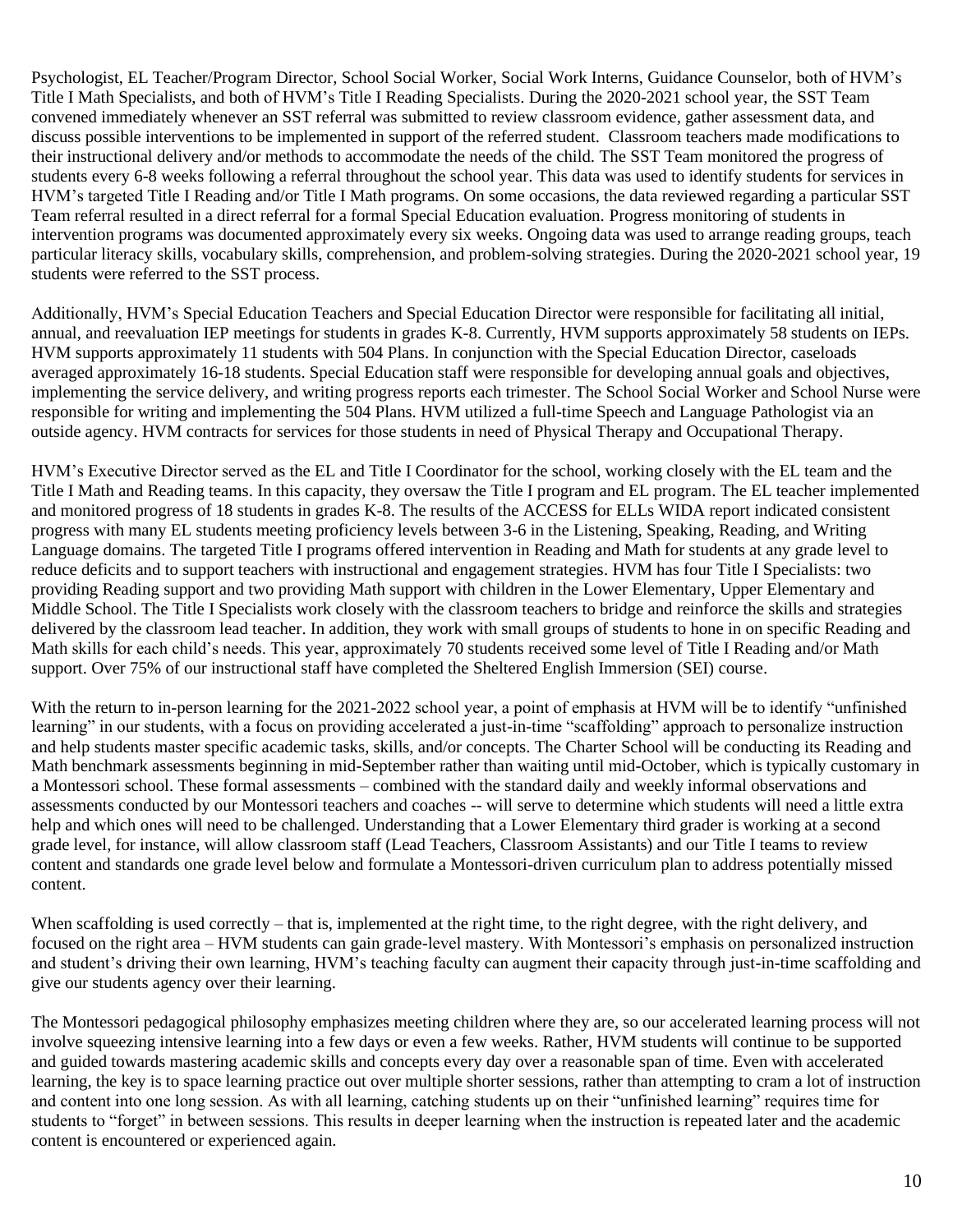Furthermore, decades of research demonstrate that all learning is grounded in a student's social-emotional experience of themselves, their teacher(s), and their classroom and school community. Redoubling efforts to recognize and support socialemotional learning always produces positive outcomes in students' relationships, attitudes, behavior, and academic performance. The global and personal trauma of the COVID-19 pandemic has made it all the more urgent for HVM to support its students' social-emotional learning experience a priority during the 2021-2022 school year. Crucial to supporting accelerated learning in our students, a significant point of emphasis will be placed on providing consistent social and emotional support in and out of our classrooms.

### <span id="page-10-0"></span>**SOCIAL, EMOTIONAL, AND HEALTH**

HVM employs a full-time Registered Nurse, a full-time School Social Worker, and a full-time Guidance Counselor. During the 2020-2021 school year, HVM also had a full-time Health and Wellness Teacher and two masters-level Social Work Interns. The Nurse, Social Worker, and Guidance Counselor partner with the administrative team and Special Education team to assess students' needs and provide services that are comprehensive and individualized. This student health and wellness team works closely with outside medical, mental health, and other service providers and parents to ensure each student receives the services needed in order for them to fully participate in school and access the curriculum to their own personal potential.

During Remote Learning and then upon return to In-Person Learning in April 2021, HVM's master's level Social Work Interns worked with students with social-emotional goals and social skills building goals in their Special Education IEPs or 504 plans. They also facilitated small group socialization groups for students in grades 1-8 as well as one-on-one emotional support/coping skills sessions. The Social Work Interns also participated in making referrals for acute psychiatric crisis interventions, wraparound services, and outpatient counseling services. HVM's Interns were also active participants in HVM's Student Success Team meetings.

In a typical school year, prior to entry to school, each new family meets with the school nurse for a comprehensive developmental and health screening. An assessment of health needs is also completed. Parents that identify any social or emotional concerns are referred to the Social Worker or Guidance Counselor and, if needed, to the Special Education Department. Students entering Kindergarten at HVM are also given a developmental screening to identify concerns or highlight a potential need for further evaluation.

Due to COVID-19, the School Nurse was unable to perform the annual health assessment which include vision, hearing, height, weight, and posture screenings.

A Health and Wellness class was provided to all  $7<sup>th</sup>$  and  $8<sup>th</sup>$  graders by HVM's new Health and Wellness Teacher. The students met with the Health and Wellness Teacher for Health and Wellness class twice a week. Lessons were provided that covered a variety of topics including (but not limited to) understanding mental health and mental illness, healthy relationships, coping skills and self-care, nutrition and fitness, substance use prevention, and human reproduction and healthy human sexuality.

Students are serviced through IEPs and 504 Accommodation Plans. In addition to nursing and social/emotional services, students may receive Occupational, Physical, and Speech and Language Therapy services.

In addition, the school contracted with a School Psychologist who conducted and completed assessments/evaluations and served on the Special Education Team to participate in the development of individual learning plans.

Upon HVM's return to In-Person Learning in April 2021, the Fitness Teacher provided a "Morning Movement" program for students in Lower Elementary classrooms consisting of physical activities that enhance readiness and focus for learning. Adaptive phys ed is also provided per IEPs, 504s and teacher recommendations.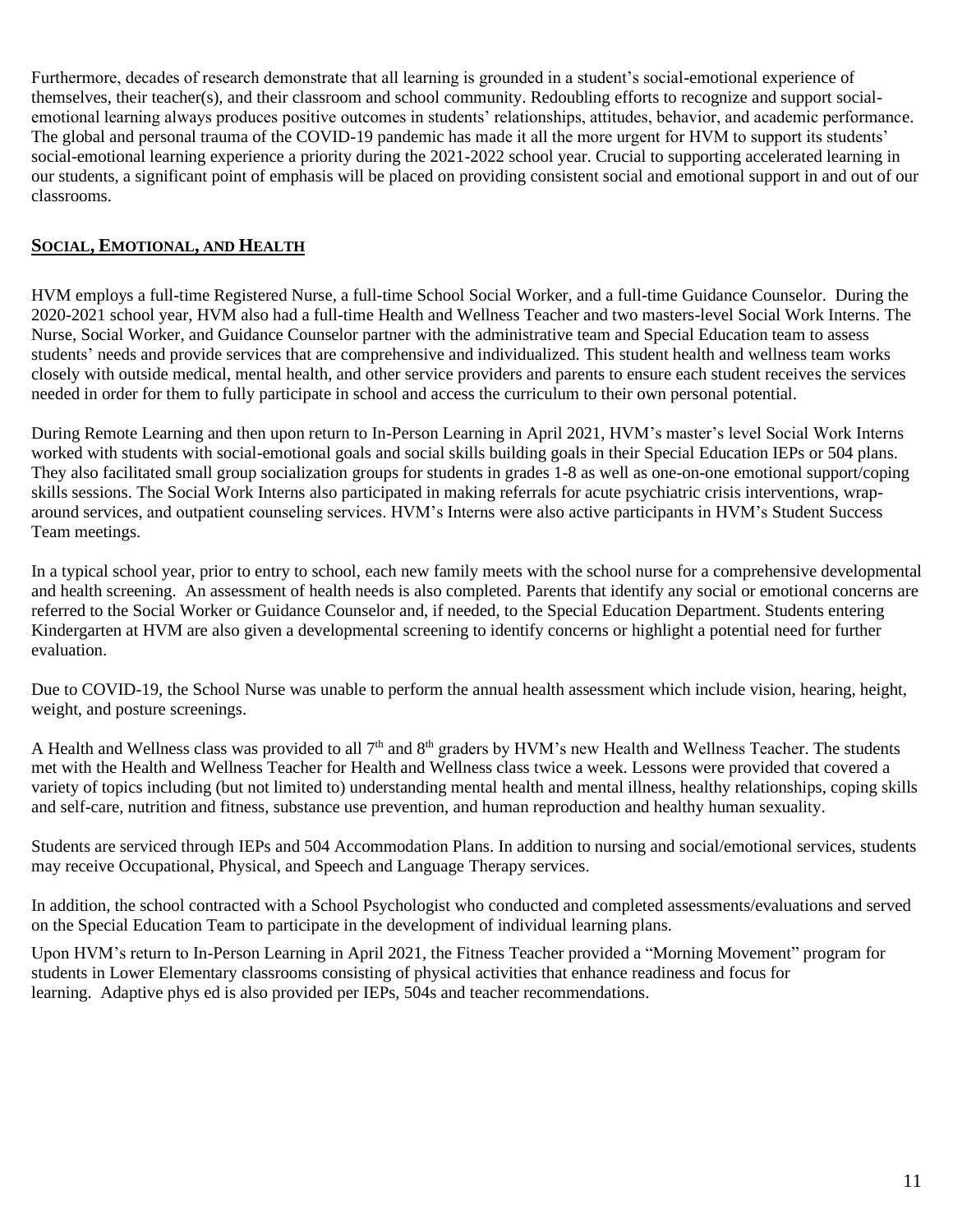### *ORGANIZATIONAL VIABILITY*

### <span id="page-11-1"></span><span id="page-11-0"></span>**ORGANIZATIONAL STRUCTURE OF THE SCHOOL**



### <span id="page-11-2"></span>**BUDGET AND FINANCE**

#### *Unaudited FY21 statement of revenues, expenses, and changes in net assets (profit & loss statement)*

• Please see Profit & Loss Statement in the Attachments section of this report.

#### *Statement of net assets for FY21 (balance sheet)*

• Please see Balance Sheet in the Attachments section of this report.

### *Approved School Budget for FY22*

• Please see Budget in the Attachments section of this report.

### **Capital Plan for FY22**

*The HVM Foundation purchased a building at 75 Foundation Avenue Haverhill, Massachusetts in November 2009 and then signed a long-term lease with HVMCPS for use of 49,000 square feet for school operations. Please refer to the Balance Sheet and FY22 Budget for specifics on the capital reserve balance and projected expenses.*

*Currently, the FY22 budget does not include any significant expenditures dedicated to capital plan upgrades or improvements. Any proposed capital expenditures for FY22 will be reviewed and approved by the Board of Trustees and/or allocated for in FY22 or FY23 or other future budgets.*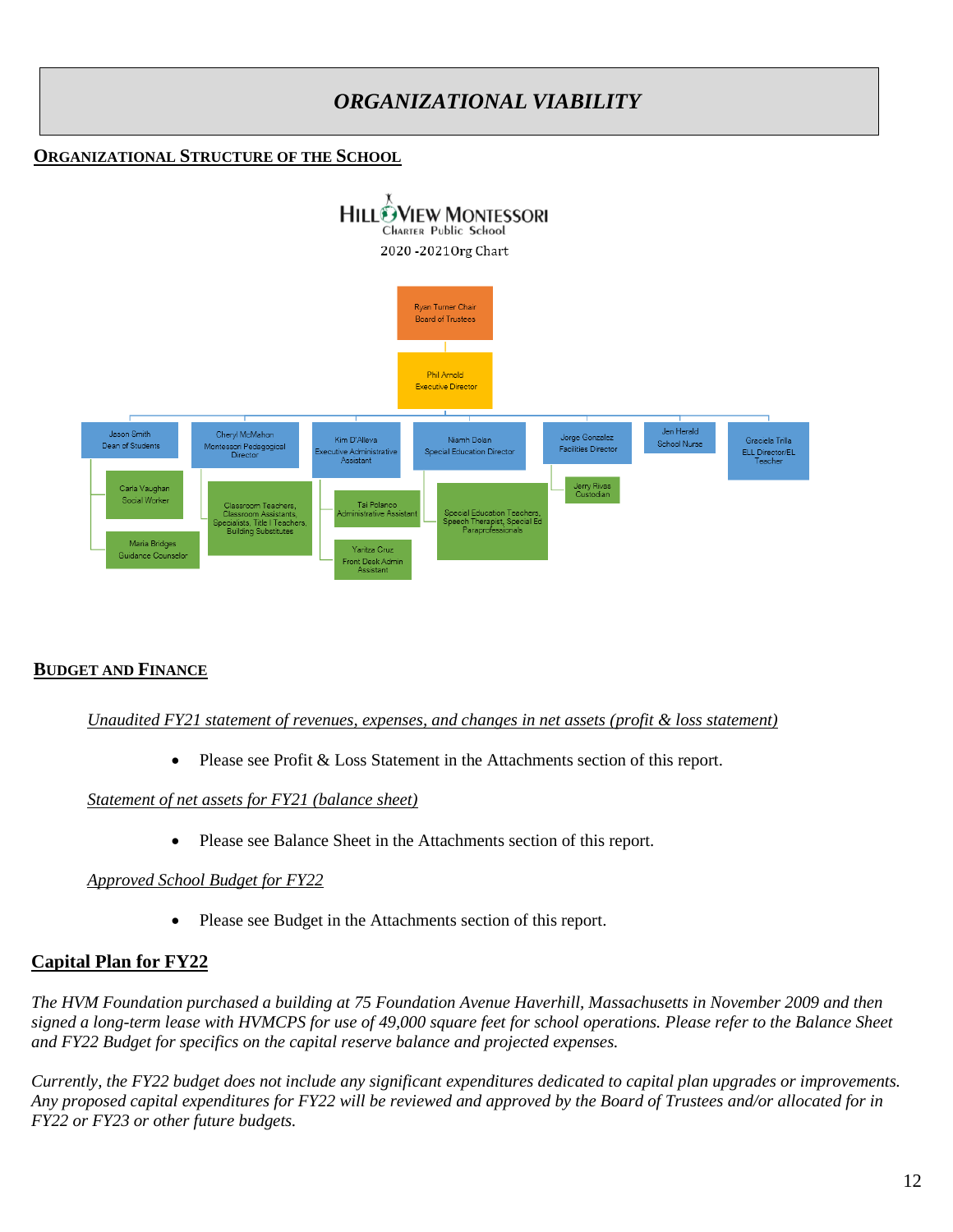<span id="page-12-0"></span>

|                                                                                                                                                                                                                                                                                                                                                                                                                                                                                                                                                                                                                                                                                                                | 2020-2021<br><b>Performance</b> | <b>Evidence</b>                                                                                                                                                                                                                                                                                                                              |
|----------------------------------------------------------------------------------------------------------------------------------------------------------------------------------------------------------------------------------------------------------------------------------------------------------------------------------------------------------------------------------------------------------------------------------------------------------------------------------------------------------------------------------------------------------------------------------------------------------------------------------------------------------------------------------------------------------------|---------------------------------|----------------------------------------------------------------------------------------------------------------------------------------------------------------------------------------------------------------------------------------------------------------------------------------------------------------------------------------------|
| Objective (for KDE 1): HVM will provide a Montessori learning environment that reflects best                                                                                                                                                                                                                                                                                                                                                                                                                                                                                                                                                                                                                   |                                 |                                                                                                                                                                                                                                                                                                                                              |
| practices for public Montessori education.                                                                                                                                                                                                                                                                                                                                                                                                                                                                                                                                                                                                                                                                     |                                 |                                                                                                                                                                                                                                                                                                                                              |
| <b>Measure:</b><br>HVM will alternate between a self-assessment and an<br>external audit of its Montessori program every year<br>using the National Center for Montessori in the Public<br>Sector's Essential Elements Rubric. Every year the audit<br>will switch such that, overall, there are three external<br>audits and two internal audits in total during this charter<br>term.                                                                                                                                                                                                                                                                                                                        |                                 | The NCMPS organization was not able to<br>conduct their EER audit due to COVID-19 and<br>the school's closure for much of the year. The<br>EER audit is scheduled for April 2022.                                                                                                                                                            |
| Annually, HVM will obtain at least a satisfactory rating<br>in each of the five domains of the rubric (Adults,<br>Montessori Learning Environment, Family Engagement,<br>Leadership & Organizational Development, and<br>Assessment). The rating is based on a four-point rubric<br>(unsatisfactory, needs improvement, satisfactory,<br>exemplary), and will reflect the average score of all<br>standards within each of the five domains*.                                                                                                                                                                                                                                                                  | <b>Not Met</b>                  |                                                                                                                                                                                                                                                                                                                                              |
| *The National Center for Montessori in the Public<br>Sector recreated the Essential Elements document to<br>more appropriately recognize the implementation of the<br>Montessori Method in the public education sector.<br>Previously, the Essential Elements, created by the<br>American Montessori Society, contained 22 elements (of<br>which two were excluded because they did not apply in<br>a public school environment); the new rubric,<br>redesigned by the National Center for Montessori in the<br>Public Sector, contains 26 standards and a four-point<br>rating scale for each element.                                                                                                        |                                 |                                                                                                                                                                                                                                                                                                                                              |
| Objective (for KDE 2): Learning experiences at HVM will ensure that all students meet rigorous<br>academic, personal, and social achievement objectives.                                                                                                                                                                                                                                                                                                                                                                                                                                                                                                                                                       |                                 |                                                                                                                                                                                                                                                                                                                                              |
| <b>Measure:</b><br>All graduating students will participate in a Hill View<br>Montessori Celebration of Learning/Capstone event,<br>and 90%, including HVM's primary subgroups<br>(students with high needs and students with disabilities),<br>will earn an average final score of 3.0 or better (on a<br>scale of 1-4), on a rubric that assesses content and<br>presentation. The Celebration of Learning/Capstone<br>presentation is a culminating experience that integrates<br>the Hill View Montessori academic K-6 curriculum and<br>the 7-8 project-based learning program, thereby<br>representing an academically rigorous learning<br>experience combined with personal and social<br>achievement. | Met                             | 100% of graduating students participated in a<br>Capstone event<br>Of the graduating students that participated in<br>the Capstone activity, 100% earned an average<br>final score of $3.0$ or better (on a scale 1-4)<br>Students with Disabilities averaged: 3.12<br>Students with High Needs averaged: 3.03<br>EL students averaged: 3.51 |
|                                                                                                                                                                                                                                                                                                                                                                                                                                                                                                                                                                                                                                                                                                                |                                 |                                                                                                                                                                                                                                                                                                                                              |

**Objective (for KDE 3): HVM will hire and sustain high-quality Montessori staff by providing training for Montessori certification, hiring certified Montessori teachers, and by providing**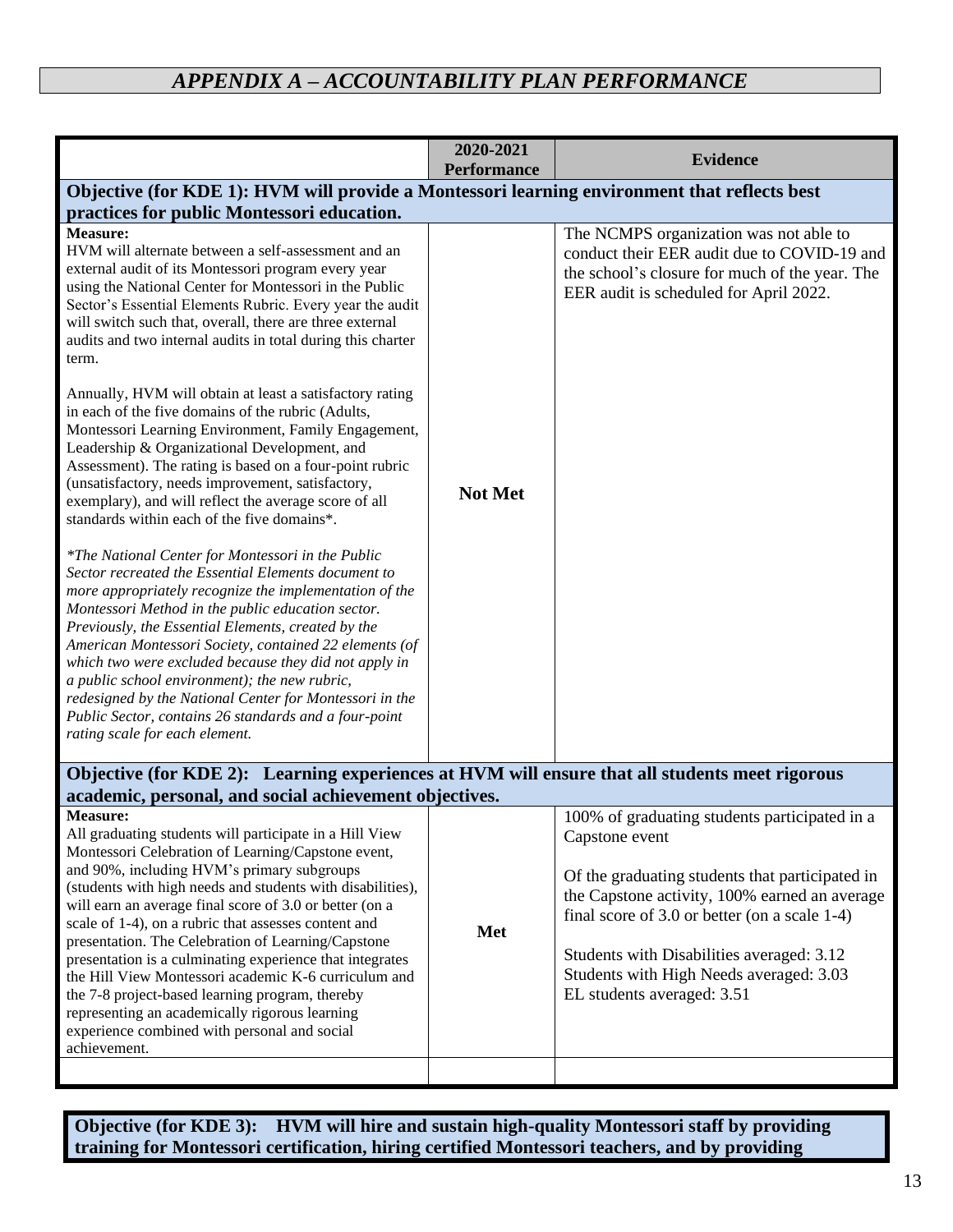| Montessori-focused professional development in all curricular areas.                                                                                                                                                                             |                |                                                                                                                                                                                         |  |
|--------------------------------------------------------------------------------------------------------------------------------------------------------------------------------------------------------------------------------------------------|----------------|-----------------------------------------------------------------------------------------------------------------------------------------------------------------------------------------|--|
| Measure 3A:<br>On an annual basis, HVM will financially support ( <i>i.e.</i> ,<br>tuition reimbursement or training program sponsorship)<br>at least two staff members that enroll in an accredited<br>Montessori teacher certification program | Met            | During the 2020-2021 school year, 11 staff members<br>were enrolled in an accredited Montessori teacher<br>certification program.                                                       |  |
| Measure 3B:<br>During the charter term, HVM will see an increase of at<br>least 10 staff members, overall, earn their Montessori<br>teacher certification.                                                                                       | <b>Not Met</b> | This measure will not be met until the end of the<br>charter term. However, during the 2020-2021<br>school year, one staff member earned their<br>Montessori teacher EL I certification |  |

#### **Objective 4 (for dissemination requirements): HVM will disseminate information regarding public school Montessori methods. Measure 4A:**<br>**By the end of y**  $3$  of the charter term,  $HVM$  will **Data to be reported:**

| By the end of year 3 of the charter term, HVM will<br>share its newly re-designed project-based/place-based<br>Middle School (7 <sup>th</sup> and 8 <sup>th</sup> grades) program with other<br>local public schools in MA via a presentation at a<br>conference or workshop | <b>Not Met</b> | Not able to complete due to Covid-19                                                                                        |
|------------------------------------------------------------------------------------------------------------------------------------------------------------------------------------------------------------------------------------------------------------------------------|----------------|-----------------------------------------------------------------------------------------------------------------------------|
| <b>Measure 4B:</b><br>On annual basis, HVM will provide school tours/visits<br>to 10 different community members, business<br>owners/business leaders, and other individuals<br>interested in learning more about public Montessori<br>education.                            | <b>Not Met</b> | Not able to complete due to Covid-19                                                                                        |
| Measure 4C:<br>HVM will post the results of its biennial Essential<br>Elements Review (as conducted by the National Center<br>for Montessori in the Public Sector) on the school's<br>website for public viewing.                                                            | <b>Not Met</b> | This will not be complete until our National Center of<br>Montessori in the Public Sector (NCMPS) EER visit<br>(April 2022) |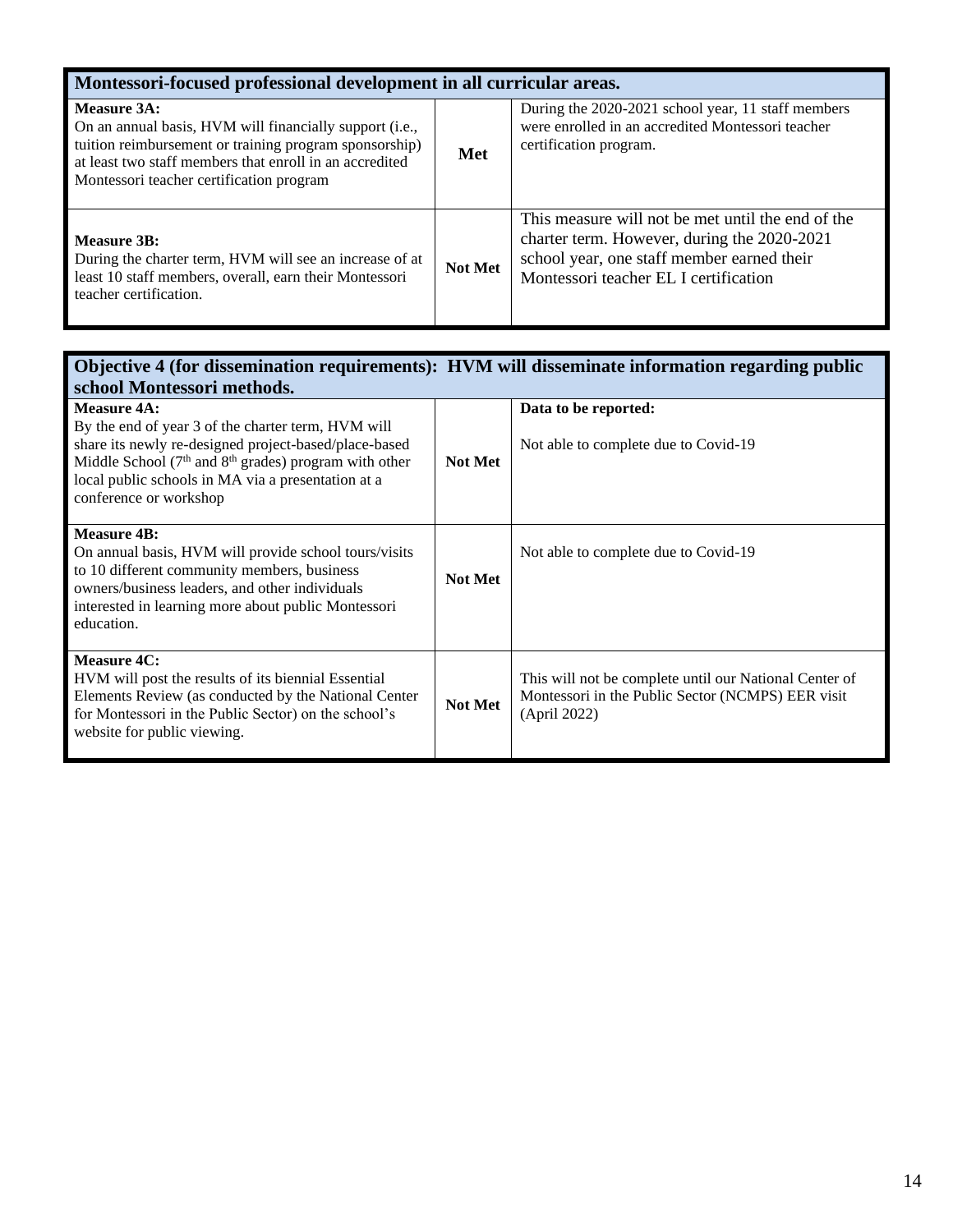### <span id="page-14-0"></span>*APPENDIX B – RECRUITMENT AND RETENTION PLAN*

### **Recruitment Plan** 2021-2022

School Name: Hill View Montessori Charter Public School

#### **2020-2021 Implementation Summary:**

- 1) In spite of the pandemic, HVM was able to complete, in some form or another, the components of the school's current recruitment plan. We again had nearly three times the applicants as available Kindergarten openings for the upcoming school year (98 applications for 36 seats).
- 2) The HVM administrative team facilitated the school's recruitment plan, communicating with all Haverhill community preschools, YMCA, local library branches, community service agencies, housing agencies and local schools. Staff posted informational flyers throughout Haverhill and prepared newspaper announcements. Our administrative assistants (both bilingual/fluent in Spanish) reviewed, revised, and translated our program materials into Spanish as well as other languages spoken in Haverhill and assisted with their dissemination. The administrative team promptly and professionally answered all communications seeking information about HVM. Informational meetings were publicized and delivered via Zoom prior to the January 2021 enrollment application due date and February 2021 lottery. An HVM employee that spoke fluent Spanish participated the events. We utilized our HVM Facebook page to disseminate information about the school in Spanish and with links to Google translate. We enlisted the assistance of our parent community and encouraged the parents to spread the word about enrollment applications. Informative videos that provide clear and engaging information about Montessori education are easily accessible on the school's user-friendly website.
- 3) HVM has a large number of siblings who are included in the subgroupings on our district profile. The 2020-2021 percentages are slightly different from the 2019-2020 percentages: High needs - 50.5 %, African American/Black - 5.0%, Hispanic - 27.4% and White - 63.4%.

### **Describe the school's general recruitment activities, i.e. those intended to reach all students.**

#### **General Recruitment Activities for 2021-2022:**

HVM's general recruitment strategies are to:

- Advertise via flyers and social media in multiple languages
- Hold Public Montessori Education Information nights
- Update information on the school's website, Facebook pages, etc.
- Provide information directly to parents via weekly/bi-weekly classroom communications as well as through a more streamlined school-wide communication system
- Promotion of school's name and identity via proactive community outreach and community service

**Recruitment Plan – Strategies List strategies for recruitment activities for each demographic group.**

### **Special education students/students with disabilities**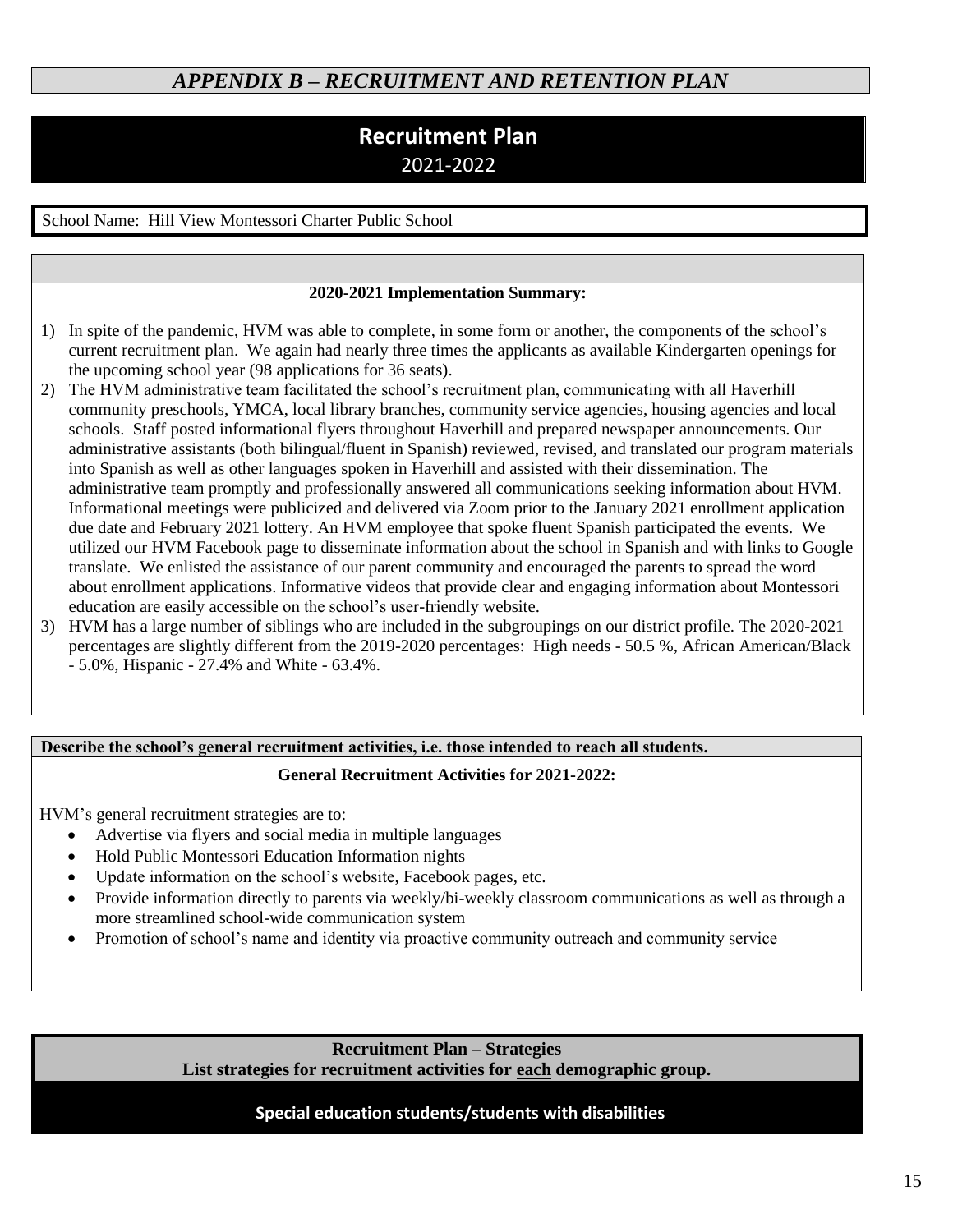|                                  | (b) 2020-2021 Strategies                                                                                                                                                                                                                                                                                                                                                                                                                                                                                                                                                                                                                                                                                                                                                                         |
|----------------------------------|--------------------------------------------------------------------------------------------------------------------------------------------------------------------------------------------------------------------------------------------------------------------------------------------------------------------------------------------------------------------------------------------------------------------------------------------------------------------------------------------------------------------------------------------------------------------------------------------------------------------------------------------------------------------------------------------------------------------------------------------------------------------------------------------------|
|                                  | Met GNT/CI: no enhanced/additional strategies needed<br>⊠                                                                                                                                                                                                                                                                                                                                                                                                                                                                                                                                                                                                                                                                                                                                        |
|                                  | Provide indication of special education services delivery program on the school's                                                                                                                                                                                                                                                                                                                                                                                                                                                                                                                                                                                                                                                                                                                |
|                                  | website.<br>Include specific and direct special education information with the school's enrollment<br>$\bullet$<br>materials.                                                                                                                                                                                                                                                                                                                                                                                                                                                                                                                                                                                                                                                                    |
|                                  | All recruitment materials state explicitly in the languages spoken by the families that<br>$\bullet$<br>"children with special needs are welcome at our school."                                                                                                                                                                                                                                                                                                                                                                                                                                                                                                                                                                                                                                 |
| (a) CHART data                   | The Special Education Director will collaborate with the Montessori Pedagogical<br>$\bullet$<br>Director to provide information to kindergarten applicants with information regarding<br>the school's special education program.<br>Share HVM SEPAC meeting times and dates with Haverhill's Parent District Council.<br>$\bullet$<br>During Information Sessions, Special Education information presented to/provided to<br>$\bullet$<br>families and all school resources available to serve student needs described (annually.)<br>Typically, we deliver flyers to over 55 organizations (annually); however, due to<br>$\bullet$<br>COVID-19, delivery of flyers was extremely limited<br>Targeted specific local Early Intervention site and build ongoing relationships there<br>$\bullet$ |
| School percentage:<br>19.1%      | (annually)<br>Improved, streamlined, and expedited SST process (Student Success Team)                                                                                                                                                                                                                                                                                                                                                                                                                                                                                                                                                                                                                                                                                                            |
| <b>GNT percentage:</b><br>N/A    | process.                                                                                                                                                                                                                                                                                                                                                                                                                                                                                                                                                                                                                                                                                                                                                                                         |
| CI percentage:<br>15.6%          |                                                                                                                                                                                                                                                                                                                                                                                                                                                                                                                                                                                                                                                                                                                                                                                                  |
| The school is above              |                                                                                                                                                                                                                                                                                                                                                                                                                                                                                                                                                                                                                                                                                                                                                                                                  |
| CI percentage.                   | (c) 2021-2022 Additional Strategy(ies), if needed                                                                                                                                                                                                                                                                                                                                                                                                                                                                                                                                                                                                                                                                                                                                                |
| *No GNT data                     | Did not meet GNT/CI: additional and/or enhanced strategies needed:<br>$\Box$                                                                                                                                                                                                                                                                                                                                                                                                                                                                                                                                                                                                                                                                                                                     |
| available in CHART<br>Enrollment | Student Success Team (i.e., Response to Intervention) includes EL program<br>$\bullet$<br>Director and Title I staff (annually)                                                                                                                                                                                                                                                                                                                                                                                                                                                                                                                                                                                                                                                                  |
| Snapshot.                        | At parent information sessions, representative from the school's SEPAC (Special<br>$\bullet$<br>Education Parent Advisory Council) will be available to prospective families to<br>discuss Special Education (annually).                                                                                                                                                                                                                                                                                                                                                                                                                                                                                                                                                                         |
|                                  | Parents from the SEPAC also coordinate outreach events each year for current and<br>prospective families                                                                                                                                                                                                                                                                                                                                                                                                                                                                                                                                                                                                                                                                                         |
|                                  | Special education staff and parent members of HVM's SEPAC reach out to make<br>contact with members of SEPAC groups at Haverhill schools, attend their meetings,<br>and provide the parents in attendance with information and flyers about HVM and its<br>Special Education services (annually)                                                                                                                                                                                                                                                                                                                                                                                                                                                                                                 |
|                                  | Reach out to Haverhill Department of Children and Families to encourage referrals of<br>$\bullet$<br>[potential] students with disabilities (annually).                                                                                                                                                                                                                                                                                                                                                                                                                                                                                                                                                                                                                                          |
|                                  | The Special Education Department will participate in the Kindergarten Screening<br>$\bullet$<br>process to provide parents with programmatic information (annually)                                                                                                                                                                                                                                                                                                                                                                                                                                                                                                                                                                                                                              |
|                                  | HVM Promotional materials direct prospective families to the school's website and<br>$\bullet$<br>SEPAC page for contact information and details about programs, events, and special<br>needs services (annually)                                                                                                                                                                                                                                                                                                                                                                                                                                                                                                                                                                                |
|                                  |                                                                                                                                                                                                                                                                                                                                                                                                                                                                                                                                                                                                                                                                                                                                                                                                  |
|                                  | Limited English-proficient students/English learners                                                                                                                                                                                                                                                                                                                                                                                                                                                                                                                                                                                                                                                                                                                                             |
| (a) CHART data                   | $(b)$ 2020-2021 Strategies                                                                                                                                                                                                                                                                                                                                                                                                                                                                                                                                                                                                                                                                                                                                                                       |
|                                  | $\boxtimes$<br>Met GNT/CI: no enhanced/additional strategies needed                                                                                                                                                                                                                                                                                                                                                                                                                                                                                                                                                                                                                                                                                                                              |
| School percentage:               | All flyers are in multiple languages that publicize the lottery, application process and                                                                                                                                                                                                                                                                                                                                                                                                                                                                                                                                                                                                                                                                                                         |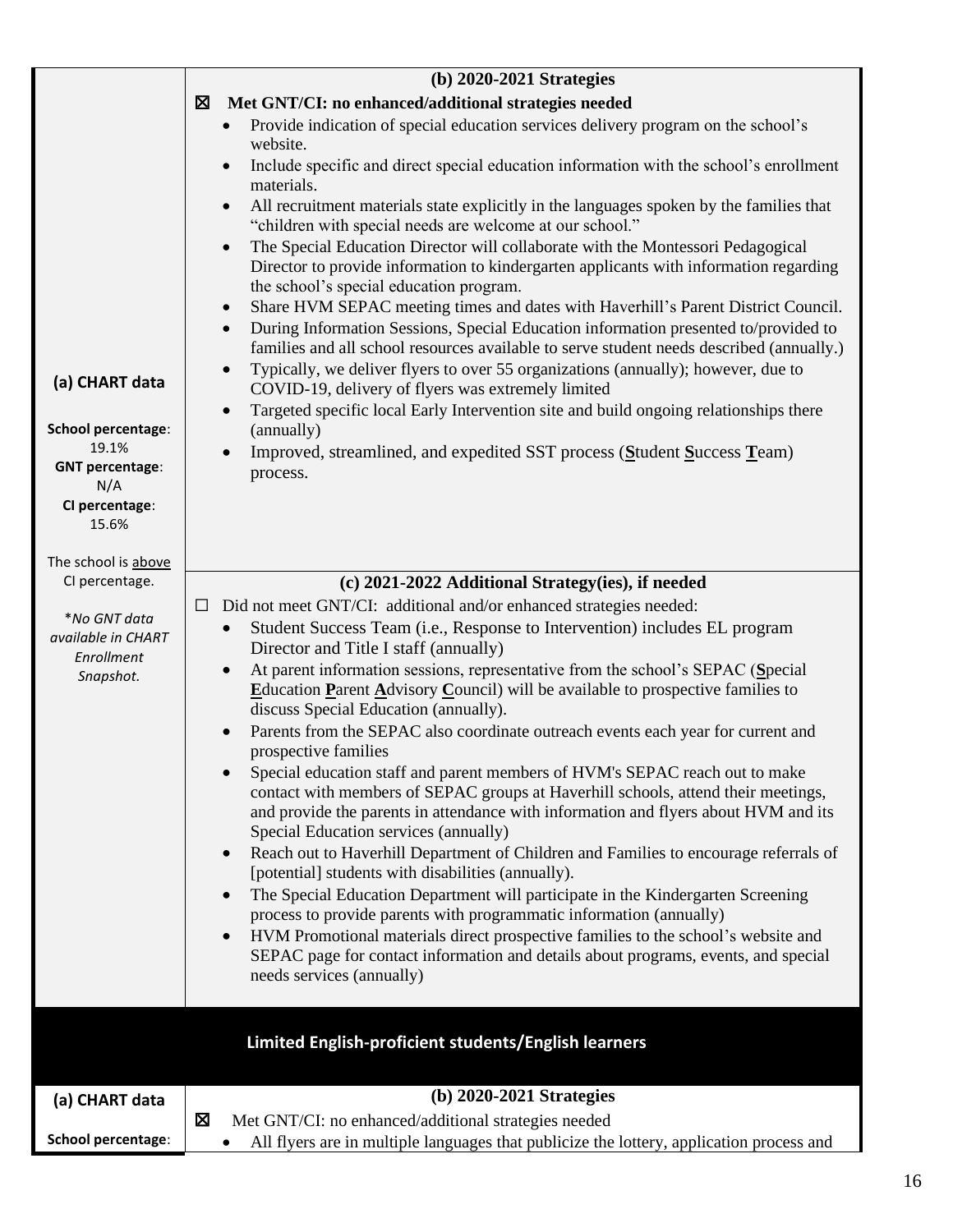| 5.9%                            | Montessori education information sessions. Flyers are primarily distributed during the                                                                                       |
|---------------------------------|------------------------------------------------------------------------------------------------------------------------------------------------------------------------------|
| <b>GNT percentage:</b><br>5.8%  | fall and winter.                                                                                                                                                             |
| CI percentage: 6.6%             | Include a Spanish-speaking employee at each of the enrollment sessions as well as at<br>٠                                                                                    |
|                                 | the front desk to field all incoming phone calls/questions.<br>Share recruitment information with local Spanish publications and other general<br>$\bullet$                  |
| The school is above             | information about the school prior to January enrollment application process and                                                                                             |
| GNT percentage and              | subsequent deadline                                                                                                                                                          |
| below CI percentage             | Share flyers with Hispanic churches, specifically the Trinity Episcopal Church, but also<br>$\bullet$                                                                        |
|                                 | others that are identified                                                                                                                                                   |
|                                 | Have translation services available for all enrollment inquiries<br>$\bullet$                                                                                                |
|                                 | Continue to translate all materials into Spanish including on social media<br>٠                                                                                              |
|                                 | Due to COVID-19, hand delivered flyers were limited to YMCA, the three Market<br>$\bullet$                                                                                   |
|                                 | Basket locations, Head Start Program, Boys and Girls Club of Haverhill, Wisteria<br>Montessori (preschool), Birch Tree Montessori (preschool), and additional public         |
|                                 | locations throughout the Greater Haverhill community where it was safe and/or                                                                                                |
|                                 | reasonable to provide flyers                                                                                                                                                 |
|                                 |                                                                                                                                                                              |
|                                 | (c) 2021-2022 Additional Strategy(ies), if needed                                                                                                                            |
|                                 | Did not meet GNT/CI: additional and/or enhanced strategies below:<br>ப                                                                                                       |
|                                 | Include the time allotted for each strategy for data change (i.e. 2-3 years, 1 year) and/or if the                                                                           |
|                                 | school collaborated with a local community organization on these strategies.                                                                                                 |
|                                 |                                                                                                                                                                              |
|                                 | Students eligible for free or reduced lunch (Low Income/Economically Disadvantaged)                                                                                          |
|                                 |                                                                                                                                                                              |
|                                 | (b) 2020-2021 Strategies                                                                                                                                                     |
|                                 | Met GNT/CI: no enhanced/additional strategies needed<br>⊠                                                                                                                    |
|                                 | Target marketing materials to less affluent neighborhoods by posting flyers in multiple<br>$\bullet$                                                                         |
|                                 | languages in public areas near them.                                                                                                                                         |
|                                 | Provide flyers in multiple languages to community service agencies (Community                                                                                                |
|                                 | Action, Education Services, Salvation Army, and Emmaus House)                                                                                                                |
|                                 | Continue to supply information in multiple languages to low income housing projects                                                                                          |
|                                 | Publicize that HVM offers a breakfast program.                                                                                                                               |
| (a) CHART data                  | Publicize that HVM has snacks available for any student.<br>$\bullet$                                                                                                        |
|                                 | Publicize HVM's on-site before-school care and on-site after-school care program.<br>$\bullet$<br>Market to community preschools and Head Start programs.<br>$\bullet$       |
| School percentage:              | Flyers handed out to over 55 local organizations<br>$\bullet$                                                                                                                |
| 31.4%<br><b>GNT percentage:</b> |                                                                                                                                                                              |
| 31.1%                           | (c) 2021-2022 Additional Strategy(ies), if needed                                                                                                                            |
| CI percentage: 45.9%            | Did not meet GNT/CI: additional and/or enhanced strategies below:<br>$\Box$                                                                                                  |
| The school is above             | Post flyers in multiple languages at the Haverhill Boys and Girls Club, the Haverhill<br>$\bullet$                                                                           |
| GNT percentage and              | YMCA, and Haverhill community athletic programs that tend to service lower income                                                                                            |
| below CI percentage             | families and their children.                                                                                                                                                 |
|                                 | Make contact with community resources used by low income families, including<br>$\bullet$                                                                                    |
|                                 | SNAP and WIC/food stamp programs, food pantries, thrift shops, social service                                                                                                |
|                                 | agencies. Provide contact persons with flyers in multiple languages and information<br>regarding Montessori education information sessions, enrollment information sessions, |
|                                 | etc. Provide childcare at school-based information sessions.                                                                                                                 |
|                                 | Provide refreshments and childcare at one or more on-site information sessions.<br>$\bullet$                                                                                 |
|                                 | Identify community programs similar to the Haverhill Boys and Girls Club, Haverhill<br>$\bullet$                                                                             |
|                                 | YMCA, and Haverhill community athletic programs. Using the school's new full-time                                                                                            |
|                                 | Director of Development, Grant Writing and Community Outreach, establish                                                                                                     |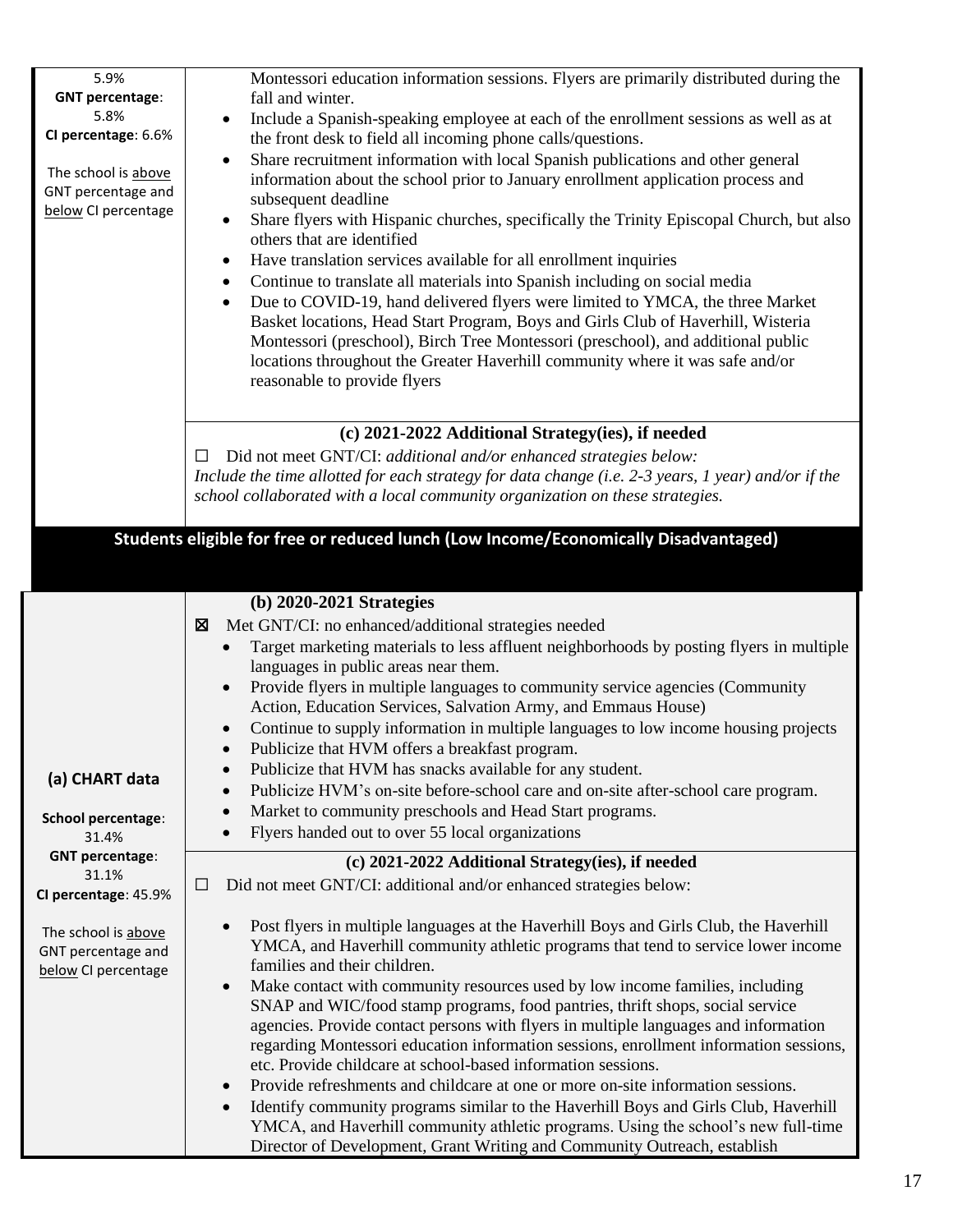|                                                                                                                       | relationships with these organizations and make information available to organization<br>leaders and post flyers.<br>Proactively provide promotional materials in multiple languages and Montessori<br>$\bullet$<br>information session and enrollment announcements made at local Head Start site[s].                                                                                                                                                                                                                                                |
|-----------------------------------------------------------------------------------------------------------------------|-------------------------------------------------------------------------------------------------------------------------------------------------------------------------------------------------------------------------------------------------------------------------------------------------------------------------------------------------------------------------------------------------------------------------------------------------------------------------------------------------------------------------------------------------------|
| Students who are<br>sub-proficient                                                                                    | (d) 2020-2021 Strategies<br>Flyers to local schools announcing HVM's enrollment information sessions and lottery<br>application process.<br>Regular representation at the Haverhill Parent District Council Meetings, when<br>possible                                                                                                                                                                                                                                                                                                                |
| Students at risk of<br>dropping out of<br>school                                                                      | (e) 2020-2021 Strategies<br>Continue to provide Haverhill Public School guidance department with flyers<br>$\bullet$<br>announcing HVM's enrollment information sessions and lottery application process.                                                                                                                                                                                                                                                                                                                                             |
| Students who<br>have dropped out<br>of school                                                                         | $(f)$ 2020-2021 Strategies<br>Not Applicable                                                                                                                                                                                                                                                                                                                                                                                                                                                                                                          |
| <b>OPTIONAL</b><br>Other subgroups<br>of students who<br>should be<br>targeted to<br>eliminate the<br>achievement gap | $(g)$ 2021-2022 Strategies<br>Other groups to target include minority groups such as those designated in HVM's non-<br>discrimination policy (e.g., minority races and ethnic and religious groups, students of color,<br>those with cognitive or physical disabilities, families/students who identify as LGBQT, etc.)<br>Share enrollment information in multiple languages with related support groups at the<br>local hospital Northeast ARC, Team Coordinating Agency, Northeast Behavioral Health,<br>New England Rehab and outside therapists. |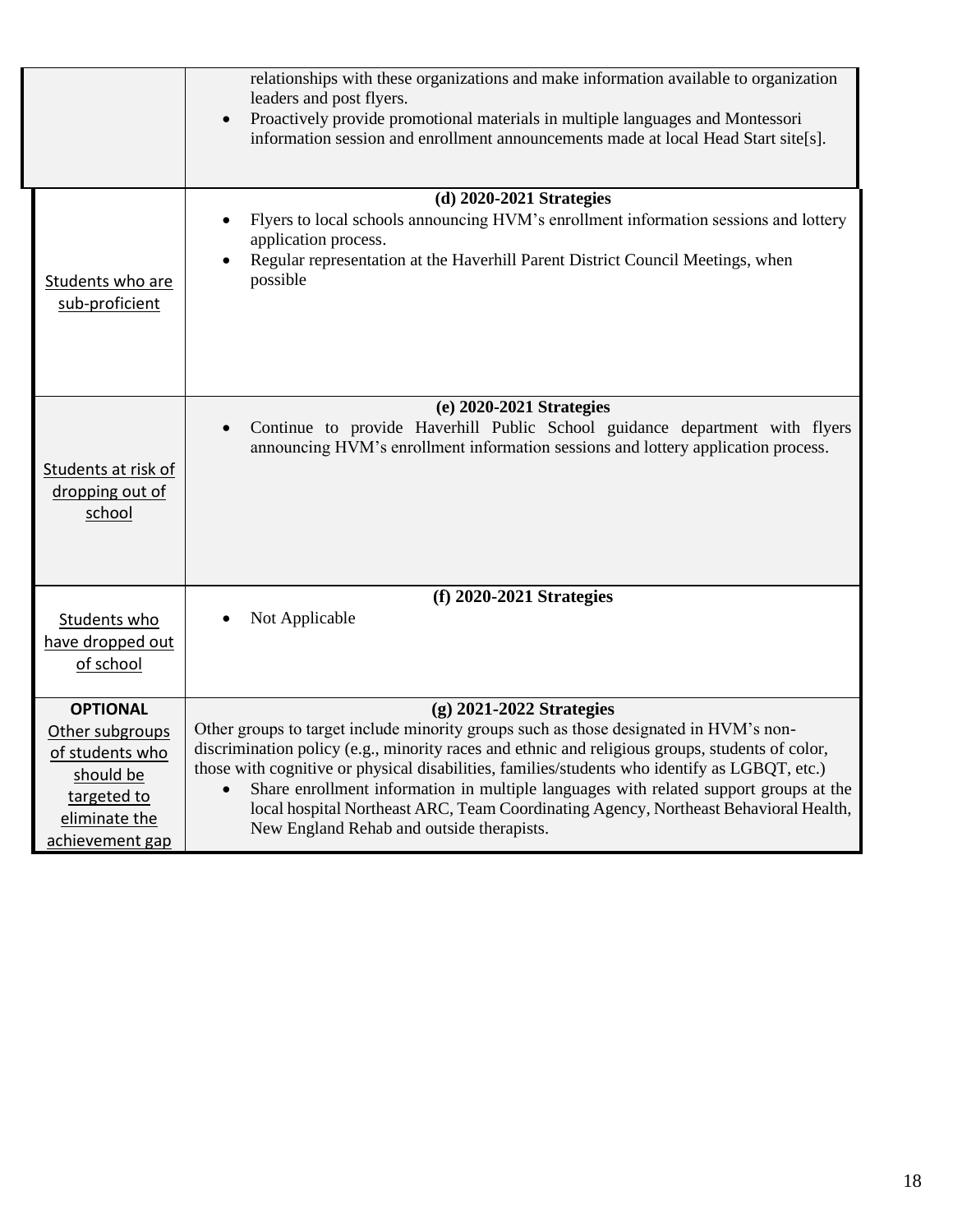### **Retention Plan** 2021-2022

**Please provide a brief narrative report on the successes and challenges of implementing last year's retention strategies from the 2020-2021 Retention Plan.** 

#### **2020-2021 Implementation Summary:**

In spite of the challenges presented by the COVID-19 pandemic and providing Remote Learning from September 2020- April 2021, Hill View Montessori has enjoyed a relatively positive retention program with attrition primarily related to relocation of some families and other families moving to schools that offered 100 percent in-person learning.

HVM will continue to use the strategies that have shown to be successful during the previous, non-pandemic school years of 2018-2019 and 2019-2020, along with some tweaks and adjustments to improve our successful delivery of a public Montessori education for the 2021-2022 school year:

- Incredible relationship-building and teacher-support being facilitated by HVM's Dean of Student; the Dean of Students is dedicated to connecting with parents and families as well as working directly on classroom management with lead teachers, classroom assistants, Special Education staff, Title I teachers, and subject specialists
- Dean of Students also established positive relationships with students and implemented highly proactive positive communication with parents. This will continue despite the fact that HVM is transitioning to a new Dean of Students for 2021-2022.
- HVM's three full-time Special Education Teachers and the Special Education Director continued the Special Education service delivery – both during COVID-19 Remote Learning/Hybrid Learning and after the return to In-Person Learning in early April 2021 -- and in support of Special Education compliance oversight, the SPED team held weekly department meetings (via Zoom during Remote Learning) with the Executive Director to address the needs of this population
- The school's Executive Director facilitated two Montessori education informational meetings via Zoom for prospective parents
- 85% of all Lead Teachers, Special Education teachers, Title I Teachers, and EL Teachers are identified as SEI endorsed/certified
- HVM's Executive Director, Dean of Students, School Social Worker, and graduate-level Social Work Interns worked with families to provide additional services through local agencies as needed for a variety of circumstances (e.g., lack of food, emotional issues, social issues, financial stressors, childcare issues, transitional issues), both pandemic-related and non-pandemic-related
- We continue to assess and refine the public Montessori program to meet the student where he/she/they cognitively, socially-emotionally, physically, and psychologically resides
- HVM has a full-time Guidance Counselor on staff to work with teachers and students on classroom management strategies utilizing the Montessori Grace and Courtesy curriculum
- HVM continued to make strides towards transitioning its  $7<sup>th</sup>$  and  $8<sup>th</sup>$  grade program to a Project-Based Learning Model.
- Professional Development addressed "The Emotional, Social Brain," "A Teacher's Guide to the Learning Brain," "Motivation in Mathematics," "Engaging the Brain," "Neuroscience and Executive Skills Management," "The Neuroscience of Reading," "Unlocking the Mysteries of the Brain," "Wilson Reading Training/Certification, "Engagement and the Brain," "The Science of Learning and Memory," and traumainformed student support practices, improved skills in the area of Reading Assessment administration and benchmarking, and competency and confidence in teaching Mathematics. The school also began an intensive professional development focused strictly on teaching teachers how to understand math and how to teach math. The Middle School continued to use an Advisory/Community Meeting curriculum for the 2020-2021 school year.
- HVM continued providing breakfast and snacks for any student upon return to In-Person Learning in April
- Upon returning to In-Person Learning in April 2021, early morning fitness groups for Lower Elementary students were continued to help those students settle in to their work period with clear minds and relaxed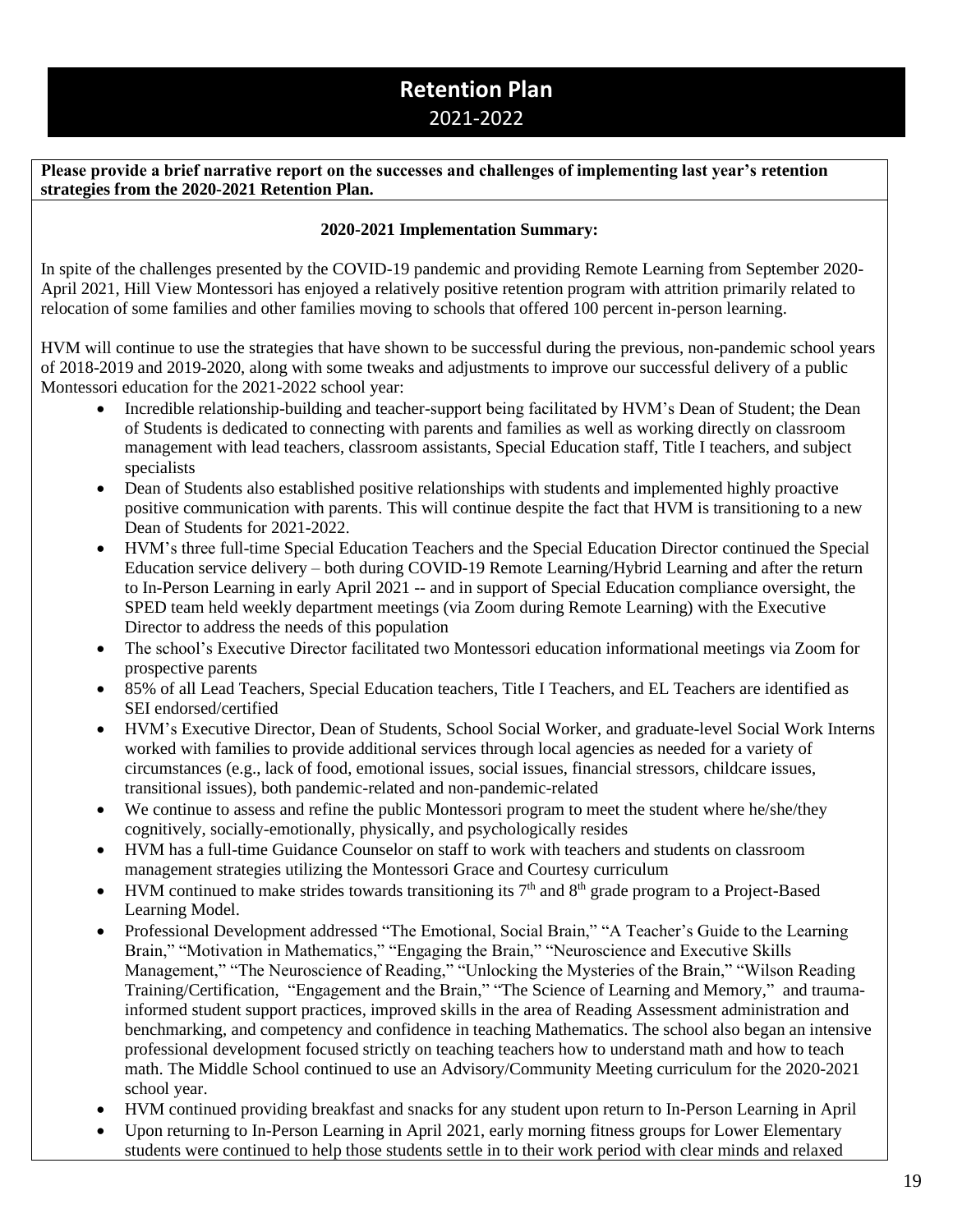bodies

• HVM's Montessori Pedagogical Director continued to support and direct lead teachers, classroom assistants, Title I teachers, and subject specialists during Remote Learning and In-Person Learning in the facilitation of the Montessori pedagogy and the delivery of the Montessori curriculum

| <b>Overall Student Retention Goal</b>              |       |  |
|----------------------------------------------------|-------|--|
| Annual goal for student retention<br>(percentage): | 92.9% |  |

| <b>Retention Plan-Strategies</b><br>List strategies for retention activities for each demographic group. |                                                                                                                                                                                                                                                                                  |  |  |
|----------------------------------------------------------------------------------------------------------|----------------------------------------------------------------------------------------------------------------------------------------------------------------------------------------------------------------------------------------------------------------------------------|--|--|
| Special education students/students with disabilities                                                    |                                                                                                                                                                                                                                                                                  |  |  |
|                                                                                                          | (b) 2020-2021 Strategies                                                                                                                                                                                                                                                         |  |  |
|                                                                                                          | Below third quartile: no enhanced/additional strategies needed<br>区                                                                                                                                                                                                              |  |  |
| (a) CHART data                                                                                           | Continue to strengthen the Special Education program through ongoing professional<br>$\bullet$<br>development in both Montessori pedagogical strategies and best practice for student-<br>identified needs                                                                       |  |  |
|                                                                                                          | Continue to improve early intervention/early identification process through Student<br><b>Success Team process</b>                                                                                                                                                               |  |  |
| School percentage: 7.1%                                                                                  | Collect exit data from departing families, if applicable                                                                                                                                                                                                                         |  |  |
| Third Quartile: 14.4%                                                                                    | Continue to collect data from parent survey and share with Special Education<br>Department                                                                                                                                                                                       |  |  |
| The school is <b>below</b> third                                                                         | Integrate software use into programs on newly-purchased Chromebooks<br>$\bullet$                                                                                                                                                                                                 |  |  |
| quartile percentages.                                                                                    | (c) 2021-2022 Additional Strategy(ies), if needed                                                                                                                                                                                                                                |  |  |
|                                                                                                          | Above third quartile: <i>additional and/or enhanced strategies described below: Include</i><br>П<br>the time allotted for each strategy for data change (i.e. $2-3$ years, 1 year) and/or if the school<br>collaborated with a local community organization on these strategies. |  |  |
|                                                                                                          |                                                                                                                                                                                                                                                                                  |  |  |
|                                                                                                          | Limited English-proficient students/English learners                                                                                                                                                                                                                             |  |  |
|                                                                                                          | Limited English-proficient students                                                                                                                                                                                                                                              |  |  |
| (a) CHART data                                                                                           | $(b)$ 2020-2021 Strategies                                                                                                                                                                                                                                                       |  |  |
|                                                                                                          | 区<br>Below third quartile: no enhanced/additional strategies needed                                                                                                                                                                                                              |  |  |
| School percentage: 8.0%                                                                                  | Continue to provide students with ELL certified teachers (20 teachers/staff members                                                                                                                                                                                              |  |  |
| Third Quartile: 14.5%                                                                                    | are Sheltered English Immersion certified)                                                                                                                                                                                                                                       |  |  |
|                                                                                                          | Continue to offer interpreters at Parent-Teacher conferences.<br>$\bullet$                                                                                                                                                                                                       |  |  |
| The school is <b>below</b> third<br>quartile percentages.                                                | Continue to translate parent information documents and provide Google translate<br>$\bullet$<br>links on all documents                                                                                                                                                           |  |  |
|                                                                                                          | Continue to host multi-cultural events each year<br>$\bullet$                                                                                                                                                                                                                    |  |  |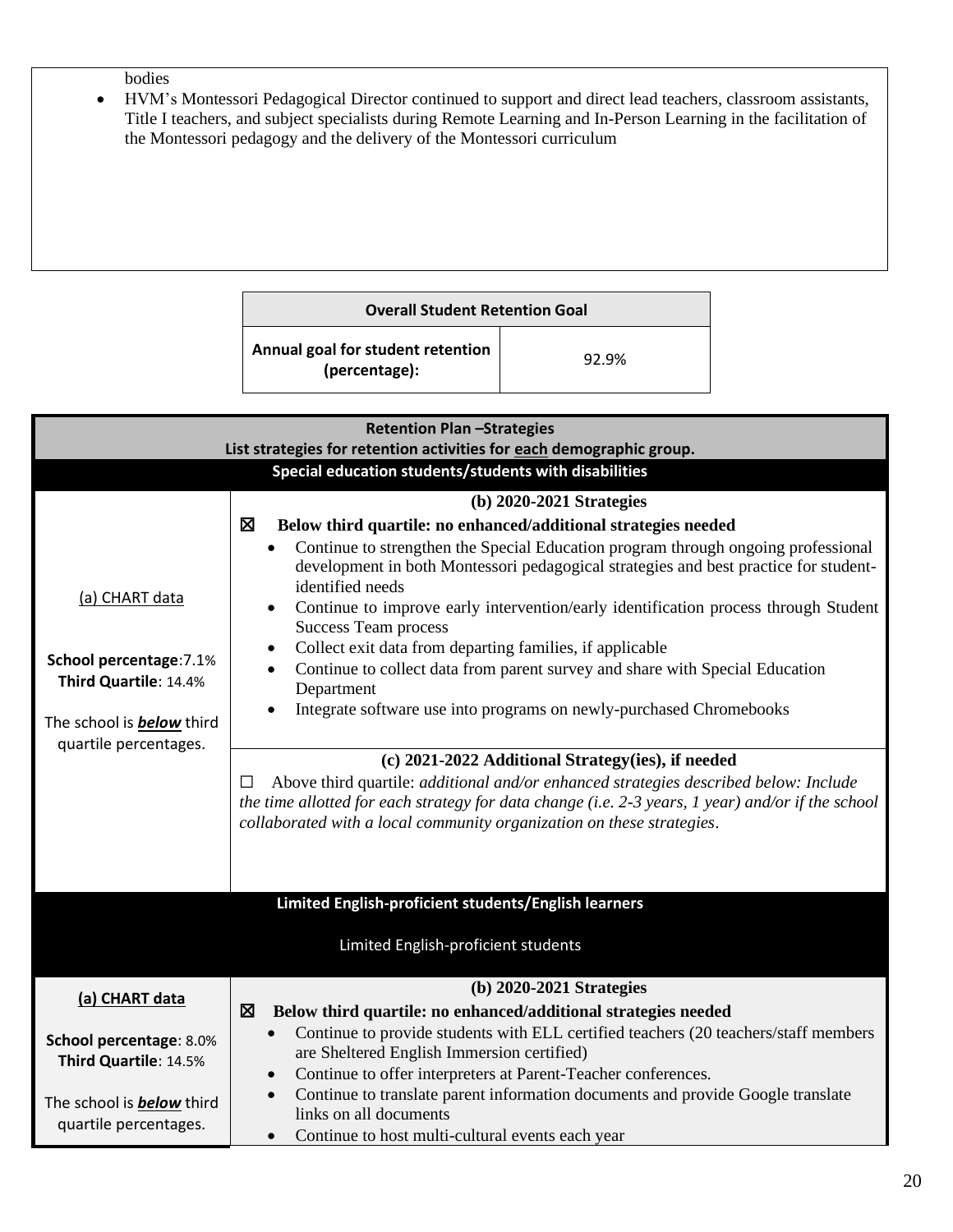|                                                                                                                                 | (c) 2021-2022 Additional Strategy(ies), if needed<br>Above third quartile: <i>additional and/or enhanced strategies described below. Include the</i><br>⊔<br>time allotted for each strategy for data change (i.e. $2-3$ years, 1 year) and/or if the school<br>collaborated with a local community organization on these strategies.<br>$\Box$ No ELs were enrolled during the 2020-2021 school year. No retention strategies needed.                                                                                                                                                                                                                                                                                                                                                                                                                                                                                  |
|---------------------------------------------------------------------------------------------------------------------------------|-------------------------------------------------------------------------------------------------------------------------------------------------------------------------------------------------------------------------------------------------------------------------------------------------------------------------------------------------------------------------------------------------------------------------------------------------------------------------------------------------------------------------------------------------------------------------------------------------------------------------------------------------------------------------------------------------------------------------------------------------------------------------------------------------------------------------------------------------------------------------------------------------------------------------|
|                                                                                                                                 | Students eligible for free or reduced lunch (low income/economically disadvantaged)                                                                                                                                                                                                                                                                                                                                                                                                                                                                                                                                                                                                                                                                                                                                                                                                                                     |
| (a) CHART data<br>School percentage: 4.8%<br>Third Quartile: 13.8%<br>The school is <b>below</b> third<br>quartile percentages. | (b) 2020-2021 Strategies<br>Below median and third quartile: no enhanced/additional strategies needed<br>×<br>Continue to support families with identified needs utilizing our School Social<br>Worker, Social Work Interns (master's level), Guidance Counselor, Dean of<br>Students, Student Success Team, Family Outreach and Student Support Team, and<br><b>Community Services</b><br>Continue to coordinate with the school's Meal Service company to offer appealing<br>lunches and breakfasts<br>Continue to make available unused fruit and a wide variety of snacks to any student<br>during the day<br>Continue to provide breakfast program<br>(c) 2021-2022 Additional Strategy(ies), if needed<br>Above third quartile: <i>additional and/or enhanced strategies described below. Include</i><br>⊔<br>the time allotted for each strategy for data change (i.e. $2-3$ years, 1 year) and/or if the school |
|                                                                                                                                 | collaborated with a local community organization on these strategies.                                                                                                                                                                                                                                                                                                                                                                                                                                                                                                                                                                                                                                                                                                                                                                                                                                                   |
| Students who are sub-<br>proficient                                                                                             | (d) 2020-2021 Strategies<br>Provide a summer session for children in need of sustaining activities<br>Continually assess/benchmark reading and math proficiency<br>Improve early intervention identification process through proactive Student Success<br>Team process<br>Monitor Title 1 Reading and Math services throughout the year                                                                                                                                                                                                                                                                                                                                                                                                                                                                                                                                                                                 |
| Students at risk of<br>dropping out of school                                                                                   | (e) 2020-2021 Strategies<br>Provide support from Dean of Students, School Social Worker, Social Work Interns<br>(master's level), Guidance Counselor, Student Success Team, Family Outreach &<br>Student Support Team, and outside counselors to student and parents<br>HVM does not have drop outs                                                                                                                                                                                                                                                                                                                                                                                                                                                                                                                                                                                                                     |
| Students who have<br>dropped out of school                                                                                      | $(f)$ 2020-2021 Strategies<br>Not Applicable                                                                                                                                                                                                                                                                                                                                                                                                                                                                                                                                                                                                                                                                                                                                                                                                                                                                            |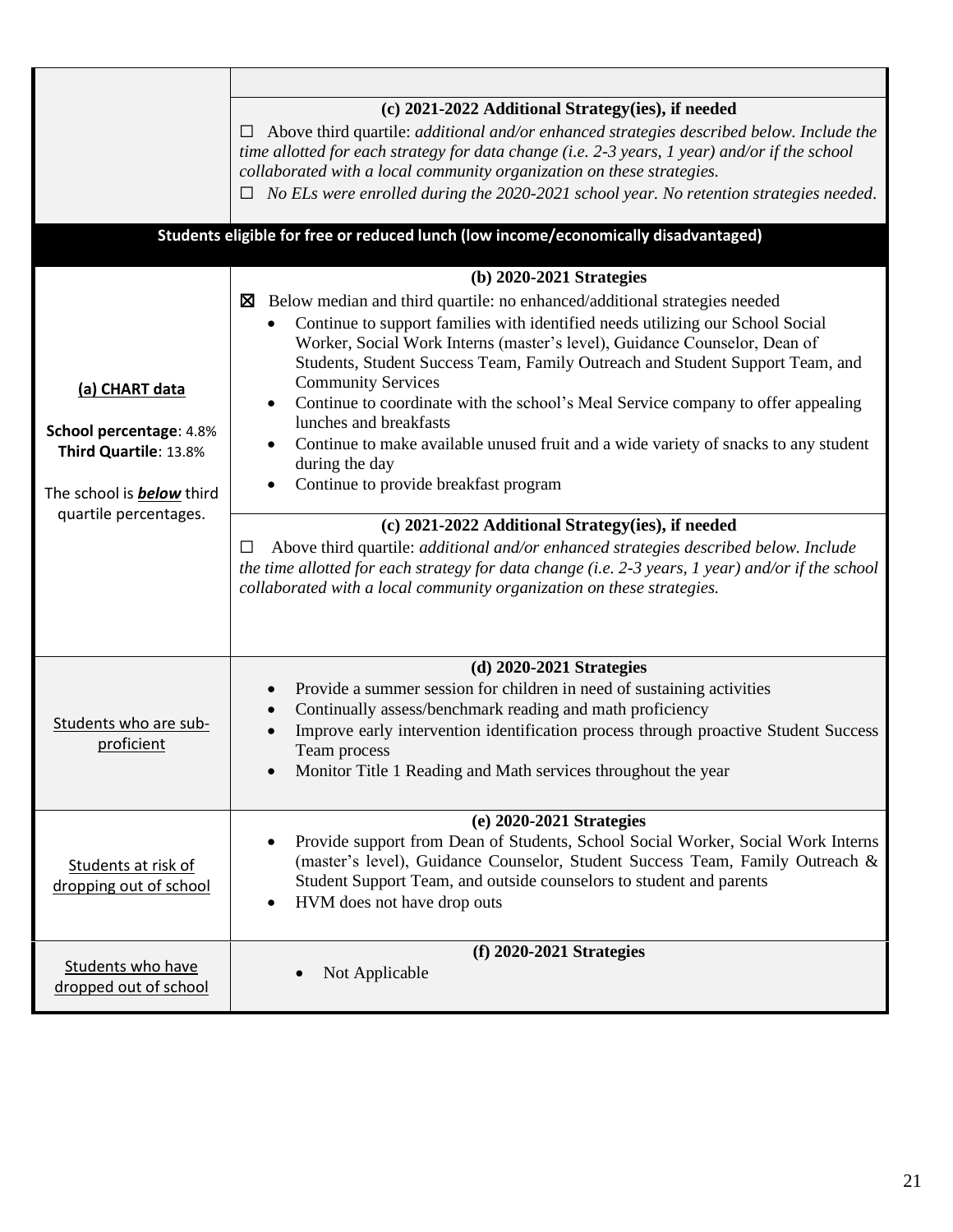### *APPENDIX C - SCHOOL AND STUDENT DATA*

### **Hill View Montessori Charter Public School district profile link:**

### <span id="page-21-0"></span>**<http://profiles.doe.mass.edu/profiles/student.aspx?orgcode=04550050&orgtypecode=6&>**

| STUDENT RACE AND ETHNICITY AND SELECTED POPULATIONS 2020-2021 SCHOOL YEAR |             |  |
|---------------------------------------------------------------------------|-------------|--|
| Race/Ethnicity                                                            | % of School |  |
| African American                                                          | 5.0         |  |
| Asian                                                                     | 0.3         |  |
| Hispanic                                                                  | 27.4        |  |
| Native American                                                           | 0.0         |  |
| White                                                                     | 63.4        |  |
| Native Hawaiian, Pacific Islander                                         | 0.0         |  |
| Multi-race, non-Hispanic                                                  | 4.0         |  |
| <b>Selected Populations</b>                                               | % of School |  |
| First Language not English                                                | 11.9        |  |
| English Language Learner                                                  | 5.9         |  |
| <b>Students with Disabilities</b>                                         | 19.1        |  |
| <b>High Needs</b>                                                         | 49.5        |  |
| <b>Economically Disadvantaged</b>                                         | 31.4        |  |

| <b>ADMINISTRATIVE ROSTER FOR THE 2019-2020 SCHOOL YEAR</b> |                                      |                   |                                                          |
|------------------------------------------------------------|--------------------------------------|-------------------|----------------------------------------------------------|
| Name, Title                                                | <b>Brief Job Description</b>         | <b>Start date</b> | <b>End date</b><br>(if no longer employed at the school) |
| Phil Arnold, Executive Director                            | <b>Executive Director</b>            | 07/2018           |                                                          |
| Cheryl McMahon, Montessori<br>Pedagogical Director         | Educational<br>Program Director      | 07/2019           |                                                          |
| Jason Smith, Dean of Students                              | Dean of Students                     | 01/2019           | 04/02/2021                                               |
| Jorge Gonzalez, Facilities Director                        | <b>Facilities Director</b>           | 07/2019           |                                                          |
| Niamh Dolan, Special Education<br>Director                 | <b>Special Education</b><br>Director | 07/2019           |                                                          |

| <b>TEACHERS AND STAFF ATTRITION FOR THE 2019-2020 SCHOOL YEAR</b> |                                                              |                                                |                                             |                                                                                                                        |
|-------------------------------------------------------------------|--------------------------------------------------------------|------------------------------------------------|---------------------------------------------|------------------------------------------------------------------------------------------------------------------------|
|                                                                   | Number as of the last<br>day of the 2020-2021<br>school year | Departures during the<br>2020-2021 school year | Departures at the end<br>of the school year | <b>Reason(s) for Departure</b>                                                                                         |
| <b>Teachers</b>                                                   | 28                                                           |                                                |                                             | 1 left for other<br>employment; 4 had<br>non-renewals of<br>employment contract;<br>1 had no position for<br>2021-2022 |
| Other Staff                                                       | 28                                                           | 0                                              |                                             | 1 had no position for<br>2021-2022                                                                                     |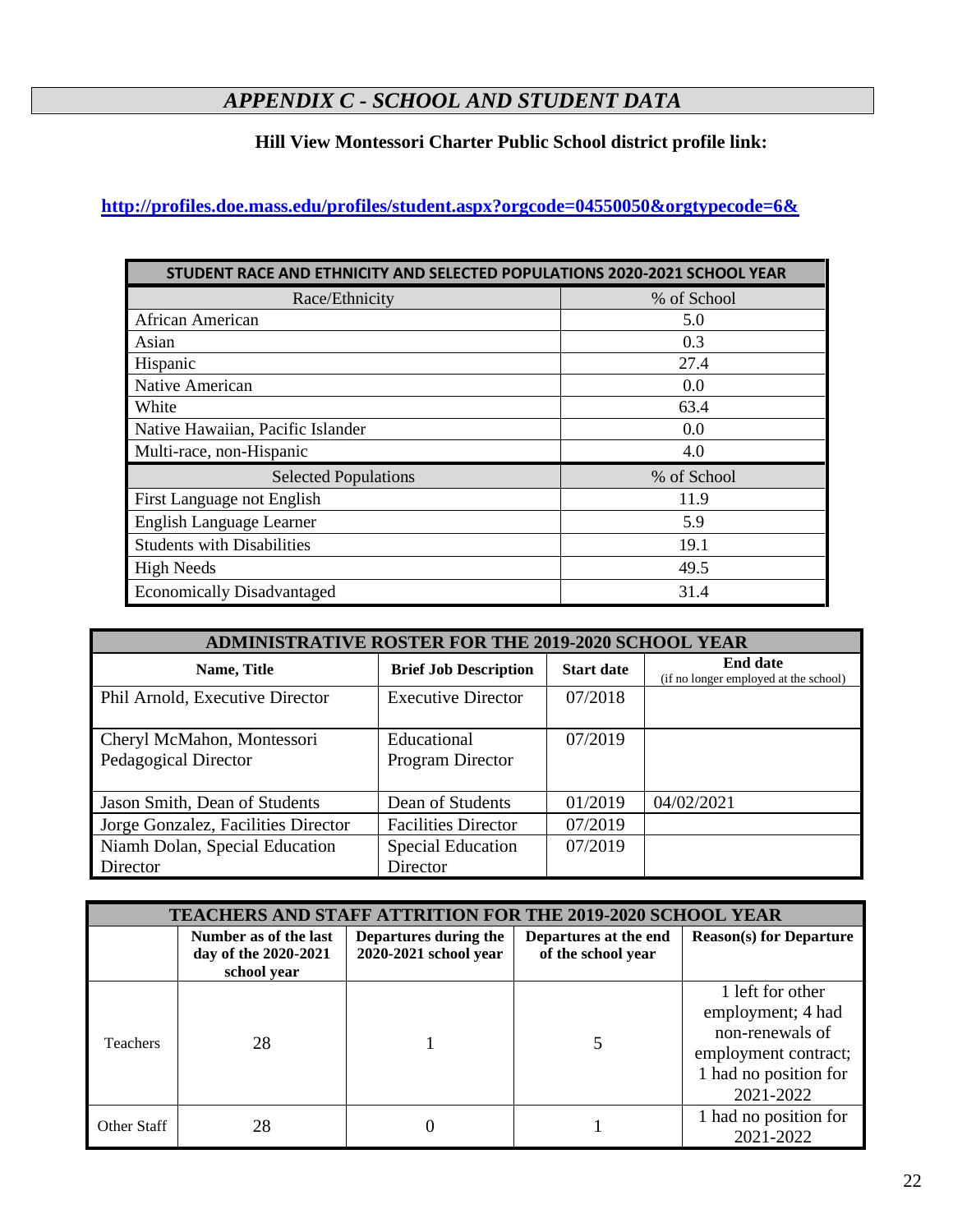| <b>BOARD AND COMMITTEE INFORMATION</b>                             |  |  |
|--------------------------------------------------------------------|--|--|
| Number of commissioner approved board members as of August 1, 2021 |  |  |
| Minimum number of board members in approved bylaws                 |  |  |
| Maximum number of board members in approved bylaws                 |  |  |

| <b>BOARD MEMBERS FOR THE 2020-2021 SCHOOL YEAR</b> |                                        |                                    |                                  |                                                                    |
|----------------------------------------------------|----------------------------------------|------------------------------------|----------------------------------|--------------------------------------------------------------------|
| <b>Name</b>                                        | <b>Position on the</b><br><b>Board</b> | <b>Committee</b><br>affiliation(s) | <b>Number of terms</b><br>served | Length of each term (including date<br>of election and expiration) |
| <b>Ryan Turner</b>                                 | Chair                                  | Executive<br>Committee             | 1                                | Elected 2/5/2019; term ends 1/9/2022                               |
| Stephanie Tanguay                                  | Vice chair                             | Executive<br>Committee             | $\overline{2}$                   | Elected June 2015; term ended<br>6/30/2021                         |
| <b>Zyon Bessette</b>                               | Secretary                              | Development<br>Committee           | 1                                | Elected 10/28/2019; term ends<br>6/30/2022                         |
| Sandi Keys                                         | <b>Trustee</b>                         | Accountability<br>Committee        | $1+$                             | Elected 8/17/2017; term ended 6/1/<br>2021                         |
| Jonnie Lyn Evans                                   | <b>Trustee</b>                         | Accountability<br>Committee        | 1                                | Elected 10/15/2018; Term ends 9/1<br>2021                          |
| <b>Edward Felker</b>                               | <b>Trustee</b>                         | Development<br>Committee           | 1                                | Elected 7/9/2020; Term ends 6/1/2023                               |
| Veronica Guzman                                    | Treasurer                              | Finance<br>Committee               | 1                                | Elected 7/9/2020; Term ends<br>7/17/2023                           |
| Jeff Hood                                          | <b>Trustee</b>                         |                                    | 1                                | Elected $2/22/2021$ ; term ends<br>06/30/2024                      |
| Sandra-Lee<br>Thompson                             | <b>Trustee</b>                         | Finance<br>Committee               | 1                                | Elected 4/6/2021; term ends 6/20/2024                              |
| Phil Arnold                                        | Ex-Officio                             | A11                                | 1                                | Serving since July 2018                                            |

| BOARD OF TRUSTEE MEETING SCHEDULE FOR THE 2021-2022 SCHOOL YEAR |                 |  |
|-----------------------------------------------------------------|-----------------|--|
| Date/Time                                                       | <b>Location</b> |  |
| Thursday, August 19, 2021, at 6:30 p.m.                         | Zoom meeting    |  |
| Thursday, September 16, 2021, at $6:30$ p.m.                    | Zoom meeting    |  |
| Thursday, October 21, 2021, at 6:30 p.m.                        | Zoom meeting    |  |
| Thursday, November 18, 2021, at 6:30 p.m.                       | Zoom meeting    |  |
| Thursday, December 16, 2021, at 6:30 p.m.                       | Zoom meeting    |  |
| Thursday, January 20, 2022, at 6:30 p.m.                        | Zoom meeting    |  |
| Thursday, February 17, 2022, at 6:30 p.m.                       | Zoom meeting    |  |
| Thursday, March 17, 2022, at 6:30 p.m.                          | Zoom meeting    |  |
| Thursday, April 21, 2022, at 6:30 p.m.                          | Zoom meeting    |  |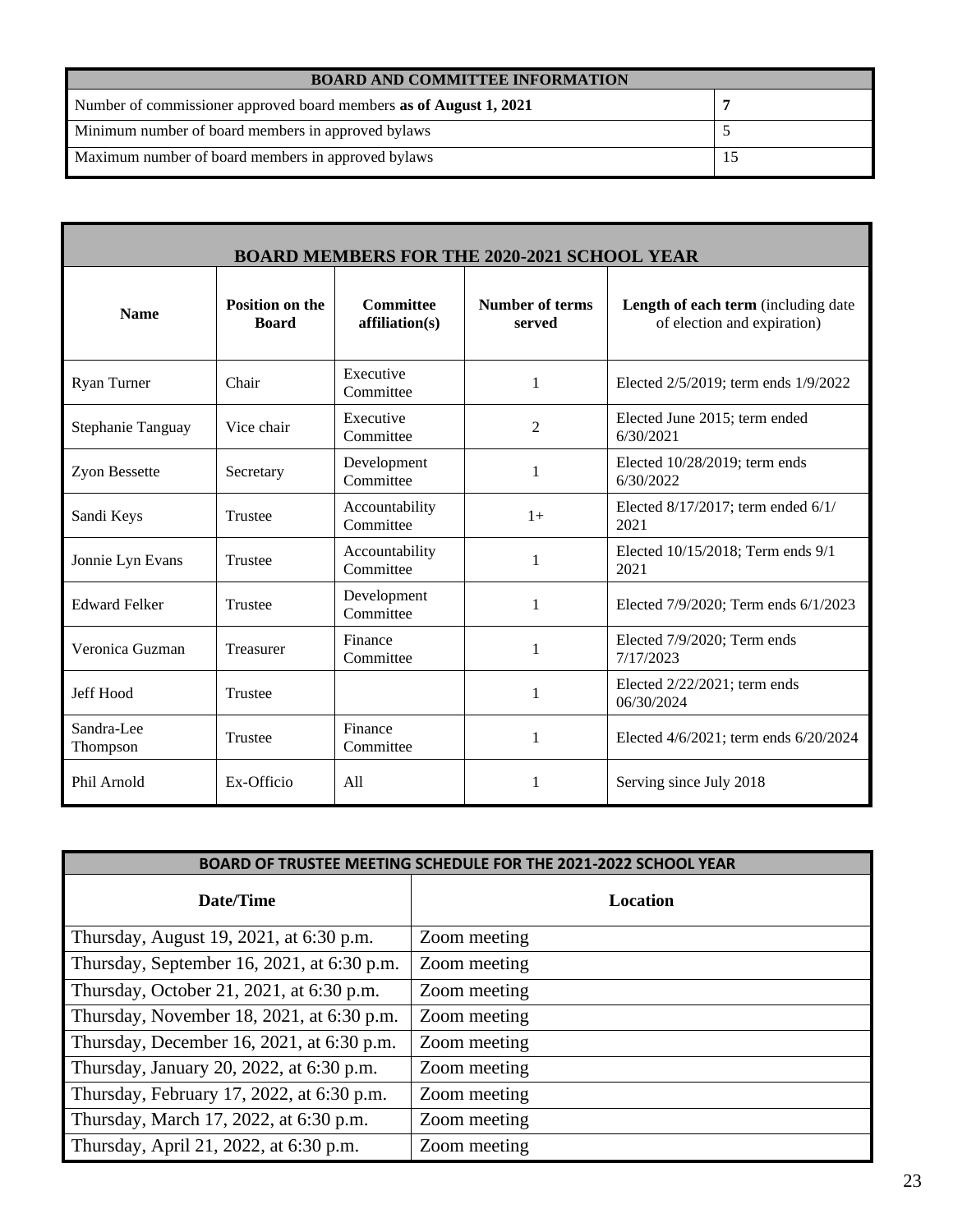| Thursday, May 19, 2022, at 6:30 p.m.  | Zoom meeting |
|---------------------------------------|--------------|
| Thursday, June 16, 2022, at 6:30 p.m. | Zoom meeting |

| <b>COMMITTEE MEETING SCHEDULES FOR THE 2021-2022 SCHOOL YEAR</b> |                                             |                  |  |
|------------------------------------------------------------------|---------------------------------------------|------------------|--|
| <b>Name of Committee</b>                                         | Date/Time                                   | Location         |  |
| <b>Committee on Trustees</b>                                     | $2nd$ Thursday of each month at 10:00<br>am | via Zoom Meeting |  |
| Accountability                                                   | $2nd$ Wednesday of each month at 4:00<br>pm | via Zoom Meeting |  |
| Development                                                      | $2nd$ Tuesday of each month at 4:30 pm      | via Zoom Meeting |  |
| Finance                                                          | $3rd$ Monday of each month at 6:00 pm       | via Zoom Meeting |  |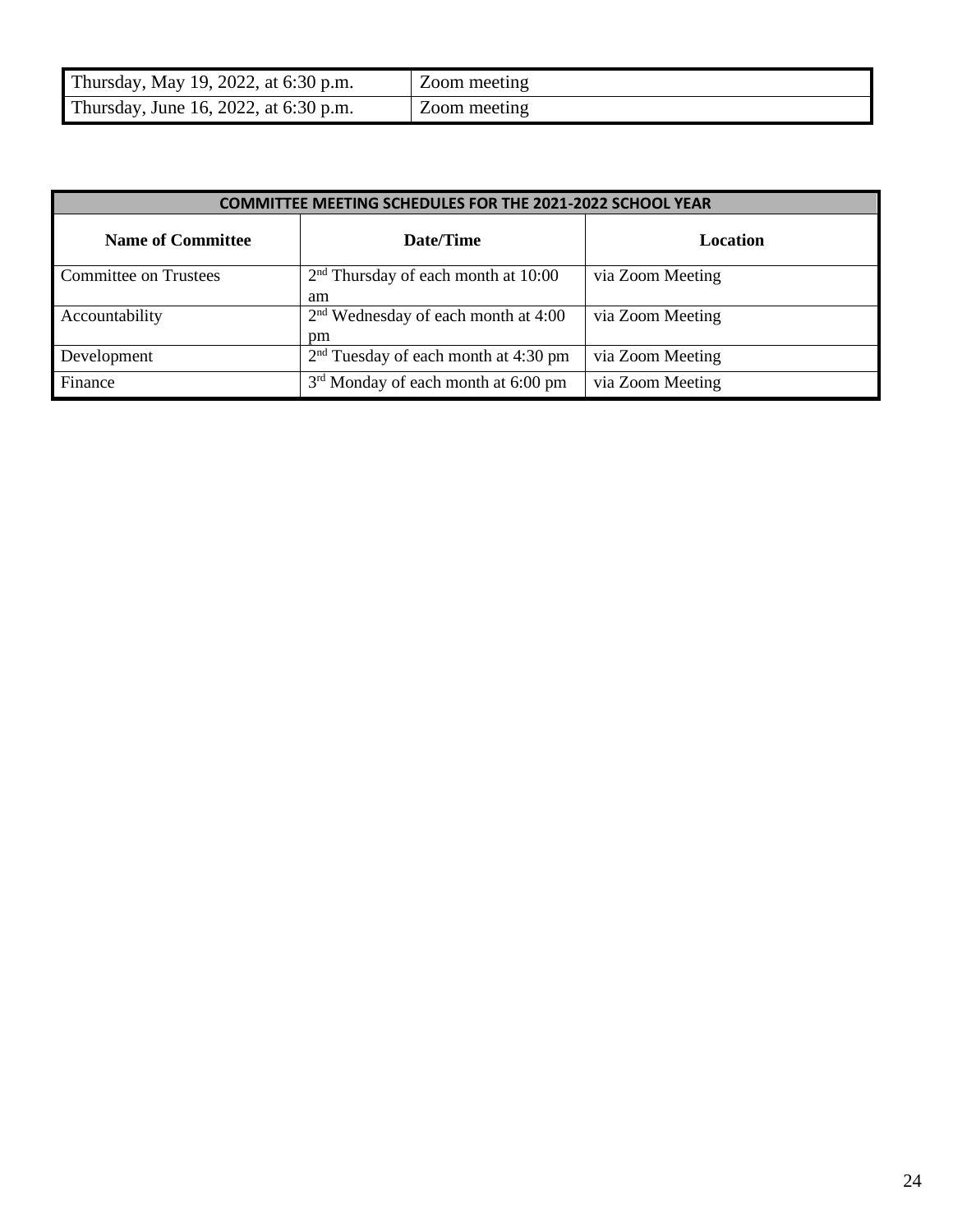## *APPENDIX D - ADDITIONAL REQUIRED INFORMATION*

### **Key Leadership Changes**

<span id="page-24-0"></span>

| <b>Position</b>                                 | <b>Name</b>           | <b>No Change/New/Open Position</b>              |
|-------------------------------------------------|-----------------------|-------------------------------------------------|
| Board of Trustees Chairperson                   | <b>Ryan Turner</b>    | New BOT chairperson                             |
| <b>Charter School Leader</b>                    | Phil Arnold           | No change                                       |
| Montessori Pedagogical<br>Director              | Cheryl McMahon        | No change                                       |
| Dean of Students                                | <b>Jason Smith</b>    | Separated from employment at HVM<br>on 4/2/2021 |
| <b>Special Education Director</b>               | Niamh Dolan           | No change                                       |
| <b>MCAS Test Coordinator</b>                    | Phil Arnold           | No change                                       |
| <b>SIMS</b> Coordinator/Contact                 | Tai Polanco           | No change                                       |
| <b>Admissions and Enrollment</b><br>Coordinator | Phil Arnold           | No change                                       |
| English Language Learner<br>Director            | Graciela Trilla       | Formal title change for Ms. Trilla              |
| <b>School Business Official</b>                 | <b>Central Source</b> | No change                                       |
| <b>IT Coordinator</b>                           | <b>HIQ</b>            | No change                                       |

### **Facilities**

| Location                       | <b>Dates of Occupancy</b> |
|--------------------------------|---------------------------|
| 75 Foundation Avenue           | $2010$ - Present          |
| Haverhill, Massachusetts 01835 |                           |

### **Enrollment**

| <b>Action</b>                       | $2021 - 2022$ School Year Date(s) |
|-------------------------------------|-----------------------------------|
| <b>Student Application Deadline</b> | January 26, 2022                  |
| Lottery                             | February 3, 2022                  |

### **Complaints**

There were zero formal complaints submitted to or received by the Charter School during the 2020-2021 school year.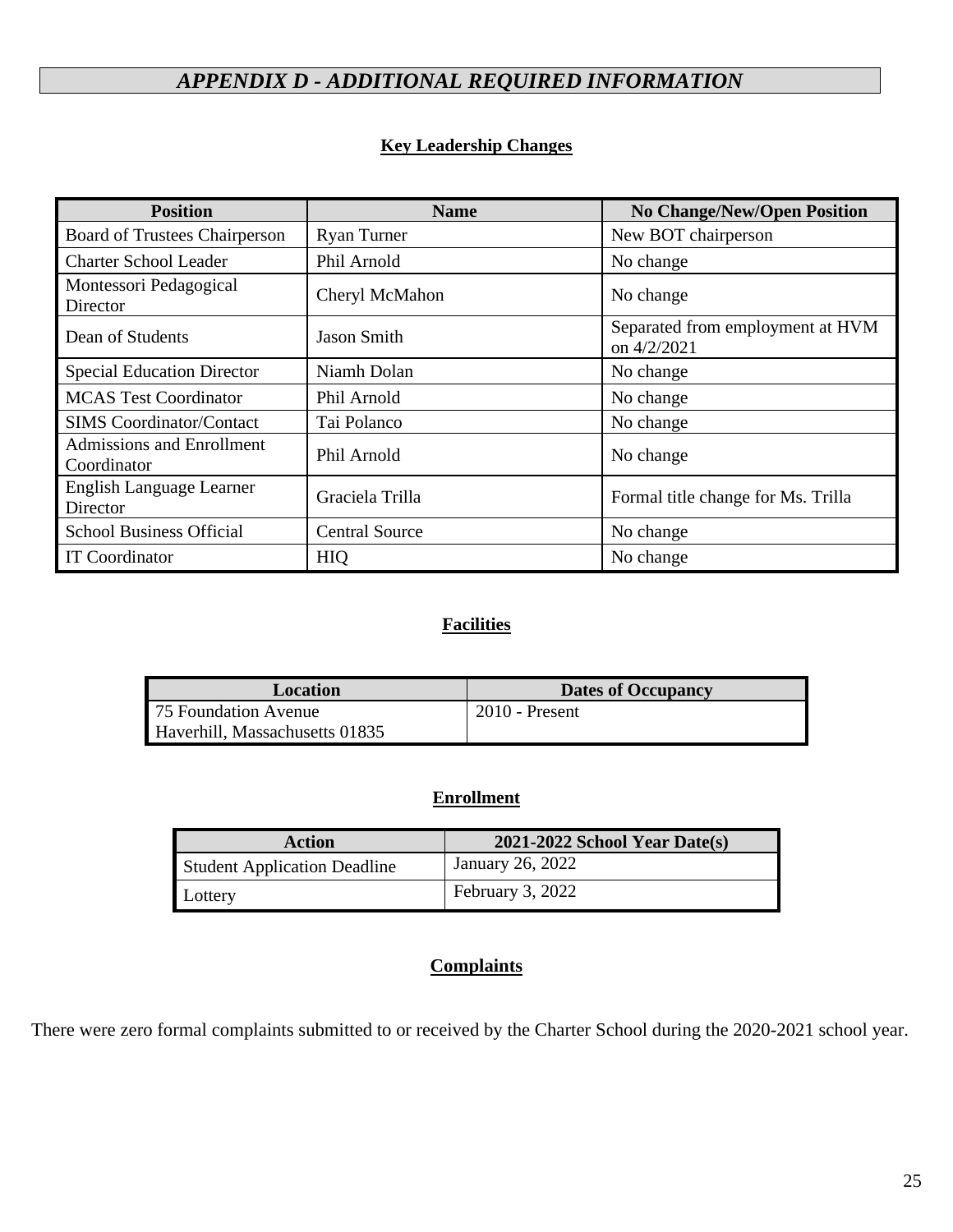## *ATTACHMENTS*

### **HVM Unaudited Profit and Loss Statement, Balance Sheet and Approved School Budget for FY22**

## Hill View Montessori Charter Public School

Profit and Loss

July 2020 - June 2021

|                                           | <b>TOTAL</b>   |
|-------------------------------------------|----------------|
| Income                                    |                |
| 4000 State Sources                        |                |
| 4010 Tuition                              | 3,670,021.00   |
| 4020 State Grants                         | 13,000.00      |
| <b>Total 4000 State Sources</b>           | 3,683,021.00   |
| 4200 Federal Sources                      |                |
| 4201 Federal Grants                       | 398,235.00     |
| 4202 ERATE                                | 31,563.14      |
| <b>Total 4200 Federal Sources</b>         | 429,798.14     |
| 4400 Individual Contributions             | 2,431.00       |
| 4401 Component Unit Contributions         | 17,875.00      |
| 4700 Student Services Income              |                |
| 4701 Nutrition- Fed & State               |                |
| 4701 Fe Federal                           | 12,056.64      |
| 4701 MA State                             | 320.27         |
| Total 4701 Nutrition- Fed & State         | 12,376.91      |
| 4702 Student Lunch Payments               | 1,284.10       |
| <b>Total 4700 Student Services Income</b> | 13,661.01      |
| 4800 Other Sources                        |                |
| 4803 Miscellaneous Income                 | 8,795.34       |
| 4804 Fundraiser Income                    | 4,167.12       |
| 7010 Interest Income                      | 4,117.98       |
| <b>Total 4800 Other Sources</b>           | 17,080.44      |
| 4900 Gifts In Kind                        |                |
| 4900.1 MTRS In-Kind                       | 837,354.00     |
| 4900.2 Transportation In Kind             | 65,720.00      |
| 4900.3 In-kind other                      | 2,500.00       |
| Total 4900 Gifts In Kind                  | 905,574.00     |
| <b>Total Income</b>                       | \$5,069,440.59 |
| <b>GROSS PROFIT</b>                       | \$5,069,440.59 |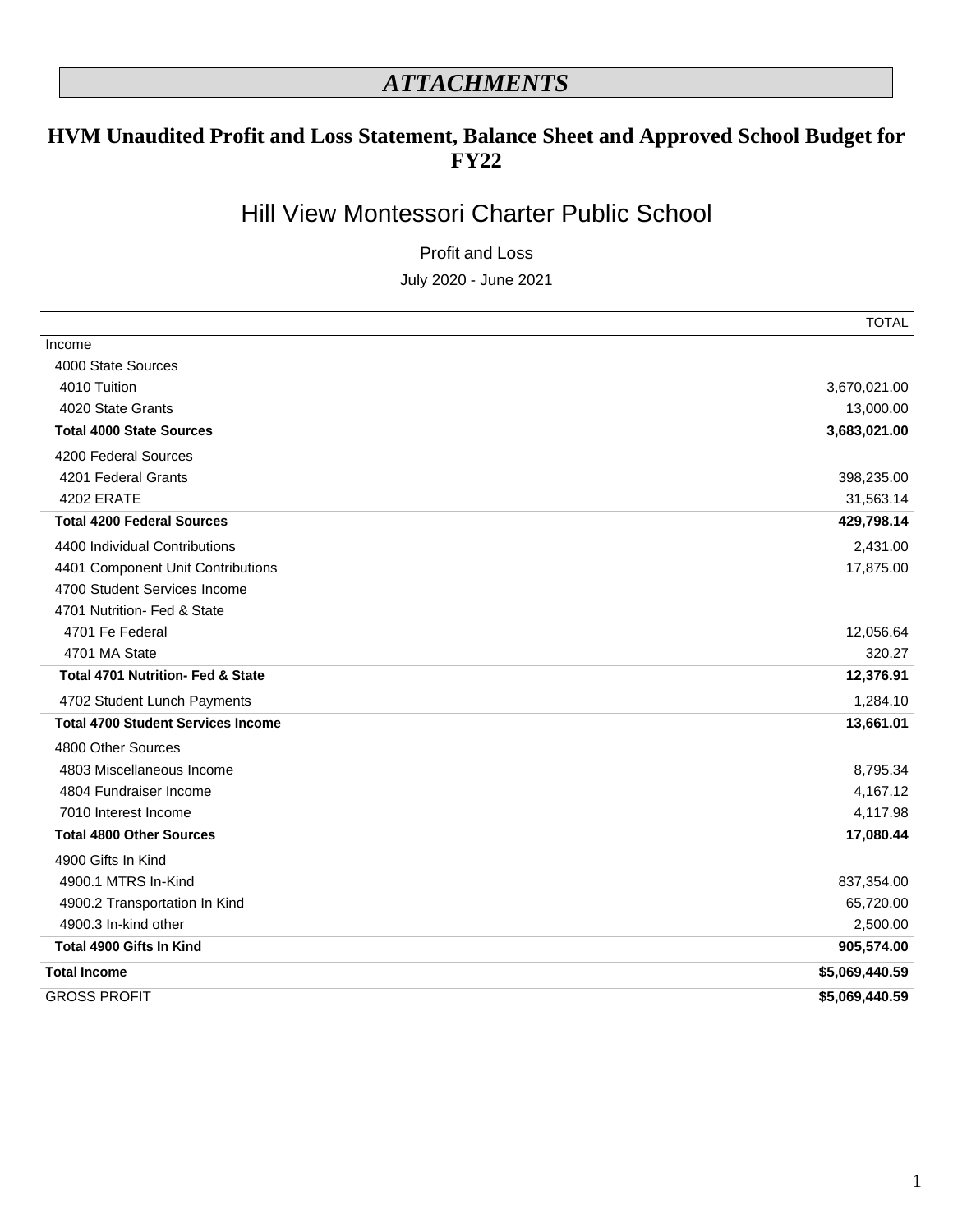|                                        | <b>TOTAL</b> |
|----------------------------------------|--------------|
| Expenses                               |              |
| 1 Personnel Costs                      |              |
| 5100 Employee Benefits                 | 837,354.00   |
| 5101 Health insurance (net)            | 157,031.41   |
| 5102 Dental insurance (net)            | 14,539.37    |
| 5104 Employee Insurance (net-Aflac)    | $-126.19$    |
| 5105 Med FSA (net)                     | 6,577.97     |
| <b>5106 MTRS</b>                       | 4,500.00     |
| 5107 Life, STD, LTD and AD&D           | 16,255.75    |
| 5108 Vision                            | 316.79       |
| <b>Total 5100 Employee Benefits</b>    | 1,036,449.10 |
| 5453 Workers Comp. Insurance           | 27,925.96    |
| 6000 Salaries & Wages                  | $-9,865.14$  |
| 6121.3 Admin - School Leaders          | 108,179.65   |
| 6181.3 Admin - Other Admin             | 111,433.89   |
| 6221.1 Inst - Teachers - GE            | 1,200,639.54 |
| 6222.1 Inst - Teach - Spec - GE        | 195,230.87   |
| 6222.2 Inst - Teach - Spec-SPED        | 232,500.24   |
| 6231 Substitutes                       |              |
| 6231.1 Substitutes-General Education   | 231,653.73   |
| 6231.3 Substitutes - Pupil Services    | 1,250.00     |
| <b>Total 6231 Substitutes</b>          | 232,903.73   |
| 6232.1 Inst - Asst - GE                | 282,110.92   |
| 6232.2 Inst - Asst - SPED              | 50,256.41    |
| 6251.1 Inst - Guidance, Psych, Testing | 168,034.62   |
| 6310.3 Pupil Services                  | 88,545.98    |
| 6410 Facilities & Maintenance          | 113,831.10   |
| <b>Total 6000 Salaries &amp; Wages</b> | 2,773,801.81 |
| 6900 Payroll Tax                       |              |
| 6901 Medicare - #510                   | 37,962.29    |
| 6902 OASDI - #510                      | 48,923.00    |
| 6903 MA Unemployment - #520            | 33,734.49    |
| 6905 EMAC Supplement                   | 20,144.38    |
| 6906 FMLA                              | 848.57       |
| 6907 NY State Unemployment             | 0.00         |
| <b>Total 6900 Payroll Tax</b>          | 141,612.73   |
| <b>Total 1 Personnel Costs</b>         | 3,979,789.60 |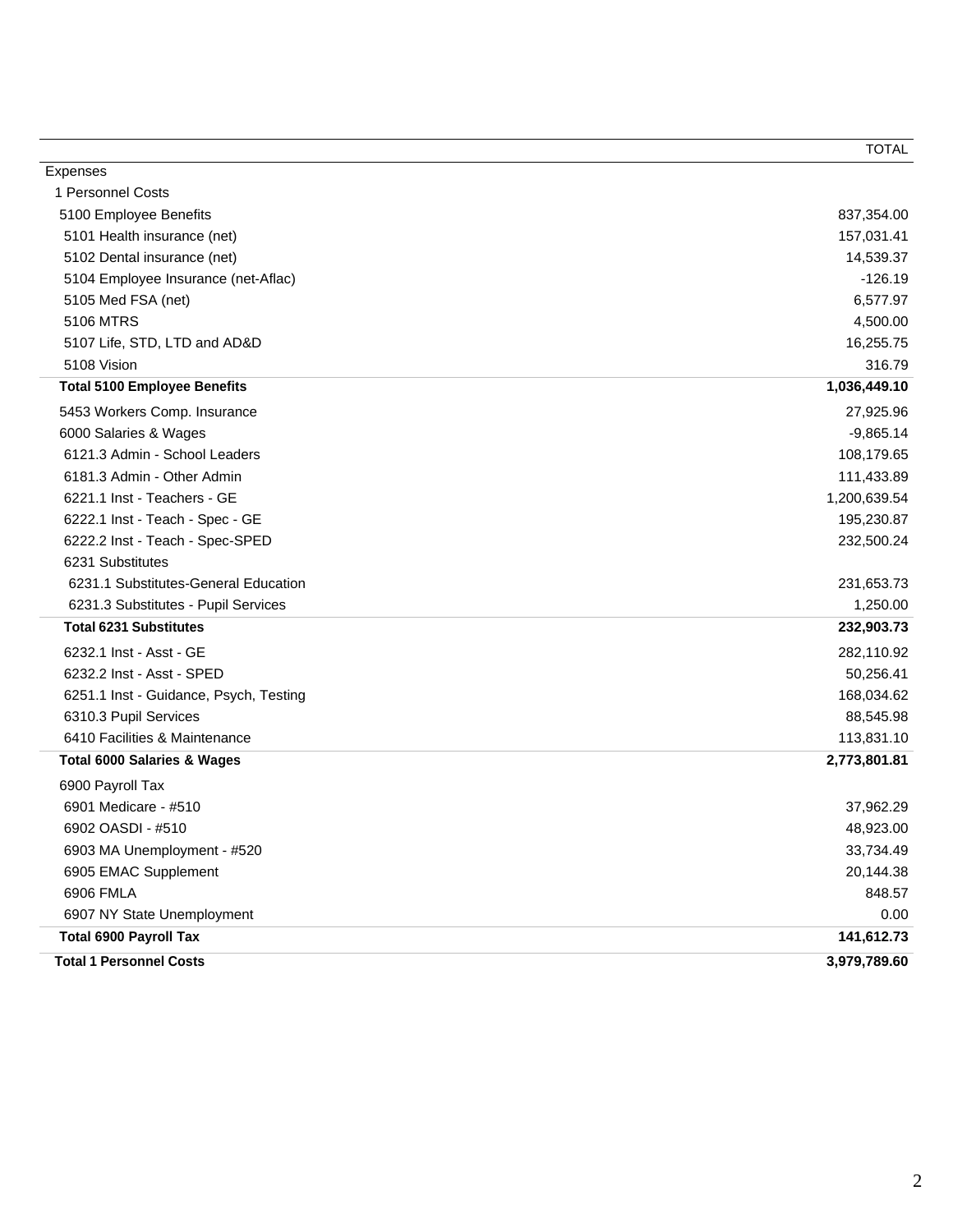|                                                  | <b>TOTAL</b> |
|--------------------------------------------------|--------------|
| 3 Admin                                          |              |
| 5600 Supplies & Materials Adm                    | 5,745.09     |
| 5601 Supplies & Materials IT                     | 2,500.00     |
| 5603 Travel, Dues & Other Exp.                   | 297.90       |
| 5251 Contr. Serv. Administrative                 | 2,654.71     |
| 5400 Fees/Memberships/Dues                       | 18,630.42    |
| 5401 Fees                                        | 29.95        |
| <b>Total 5400 Fees/Memberships/Dues</b>          | 18,660.37    |
| 5808 Contr. Ser. Website Design                  | 5,680.00     |
| 5850 Admin Travel/Meals Misc                     | 1,383.41     |
| 5851 Fingerprinting/Cori's                       | 340.00       |
| Total 5603 Travel, Dues & Other Exp.             | 29,016.39    |
| 5700 Contracted Services                         |              |
| 5270 Technology                                  | 38,830.00    |
| 5702 Audit                                       | 15,500.00    |
| 5705 Human Resources                             | 46,717.38    |
| 5709 Business & Finance                          | 54,457.19    |
| <b>Total 5700 Contracted Services</b>            | 155,504.57   |
| 5852 Recruiting/Advertising                      | 4,684.99     |
| <b>Total 3 Admin</b>                             | 197,451.04   |
| 4 Instructional                                  |              |
| 5250 Contracted Ser. Other Teaching              |              |
| 5253 Consult-School Psychologist                 | 53,136.00    |
| 5254 Consult-Specialist                          | 134,361.53   |
| <b>Total 5250 Contracted Ser. Other Teaching</b> | 187,497.53   |
| 5300 Furniture & Equipment                       |              |
| 5303 Instructional Copier Lease                  | 7,660.06     |
| 5305 Instr. Furniture GE                         | 3,231.68     |
| <b>Total 5300 Furniture &amp; Equipment</b>      | 10,891.74    |
| 5550 Supplies                                    |              |
| 5553 General Classroom Supplies                  | 9,001.74     |
| 5553.1 Laminator/Copy Paper                      | 1,621.29     |
| 5554.3 Curriculum                                | 1,010.50     |
| 5554.4 Montessori Materials                      | 9,348.28     |
| 5555 SPED supplies                               | 1,454.47     |
| 5556 M&S Specialists                             | 562.88       |
| <b>Total 5550 Supplies</b>                       | 22,999.16    |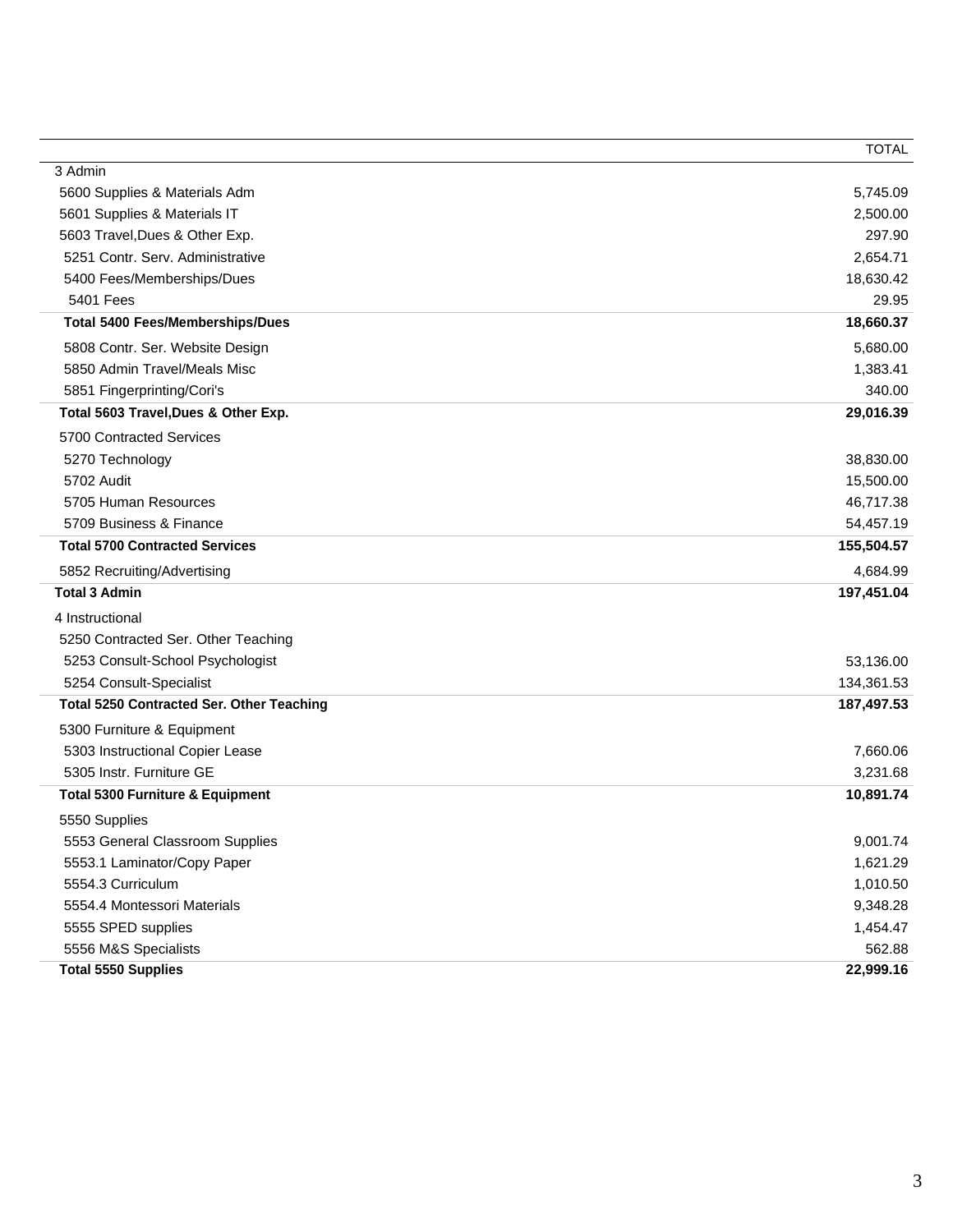|                                                 | <b>TOTAL</b>   |
|-------------------------------------------------|----------------|
| 5650 Prof. Development                          |                |
| 5653 PD SPED                                    | 3,064.00       |
| 5656 PD Instructional - GE                      | 69,376.98      |
| 5657 PD Montessori Training                     | 4,015.00       |
| 5662 PD Seacoast Trainning                      | 51,550.00      |
| 5663 PD Travel & Other Exp.                     | 252.56         |
| <b>Total 5650 Prof. Development</b>             | 128,258.54     |
| 5805.1 Instructional Software Expense           | 6,899.72       |
| 5807.1 Instructional Hardware                   | 36,656.05      |
| <b>Total 4 Instructional</b>                    | 393,202.74     |
| 5 Student Services                              |                |
| 5750 Student Activities Expenses                | 225.65         |
| 5756 Fundraiser Event                           | 1,348.00       |
| 5757 Student Transportation                     | 65,720.00      |
| 5758 Nurse/Athletic/Food/Other                  | 2,162.75       |
| <b>Total 5750 Student Activities Expenses</b>   | 69,456.40      |
| 5751 Nutrition Program Expense                  | 16,753.00      |
| 5754 Field Trips- School Events(net)            | $-183.50$      |
| <b>Total 5 Student Services</b>                 | 86,025.90      |
| 6 Facility & Other Fixed Costs                  |                |
| 5350 Maint. of Buildings & Permits              |                |
| 5353 Repairs & maintenance                      | 12,246.91      |
| 5356 Contracted Facility Services               | 25,337.08      |
| 5359 Permits/Fees                               | 620.00         |
| 5360 Security Services                          | 954.91         |
| Total 5350 Maint. of Buildings & Permits        | 39,158.90      |
| 5354 Utilities                                  |                |
| 5354.1 Electricity                              | 38,933.58      |
| 5354.2 Gas                                      | 12,755.03      |
| 5354.3 Water                                    | 4,311.26       |
| <b>Total 5354 Utilities</b>                     | 55,999.87      |
| 5355 Maintenance supplies                       | 9,477.54       |
| 5358 Capital Lease-Bld Rent Interest            | 91,182.84      |
| 5450 Insurance (Non-Employee)                   | 38,733.44      |
| 5801 Networking & Communications                | 20,591.83      |
| <b>Total 6 Facility &amp; Other Fixed Costs</b> | 255,144.42     |
| 9999 ASK ACCOUNTANT                             | 0.00           |
| <b>Total Expenses</b>                           | \$4,911,613.70 |
| NET OPERATING INCOME                            | \$157,826.89   |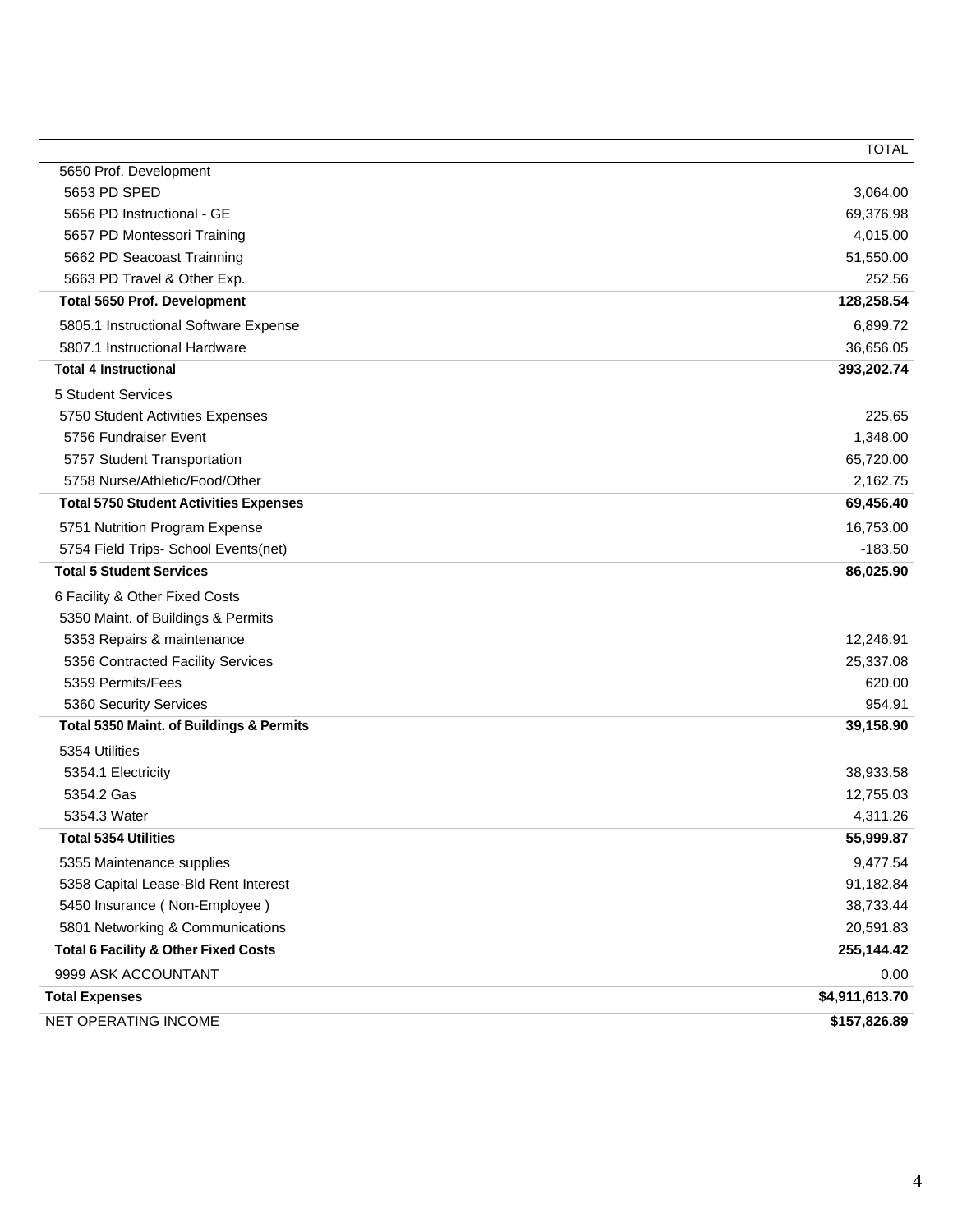|                                      | <b>TOTAL</b> |
|--------------------------------------|--------------|
| Other Income                         |              |
| 9997 Tenant Rent Credit              | 28,050.00    |
| 9998 Lease Adjustment                | 278,884.68   |
| <b>Total Other Income</b>            | \$306,934.68 |
| <b>Other Expenses</b>                |              |
| 8000 Depreciation                    |              |
| 8001 Depreciation - Buildings - #750 | 130,524.00   |
| 8002 Depreciation-Capital Equip-#750 | 37,053.59    |
| <b>Total 8000 Depreciation</b>       | 167,577.59   |
| <b>Total Other Expenses</b>          | \$167,577.59 |
| NET OTHER INCOME                     | \$139,357.09 |
| <b>NET INCOME</b>                    | \$297,183.98 |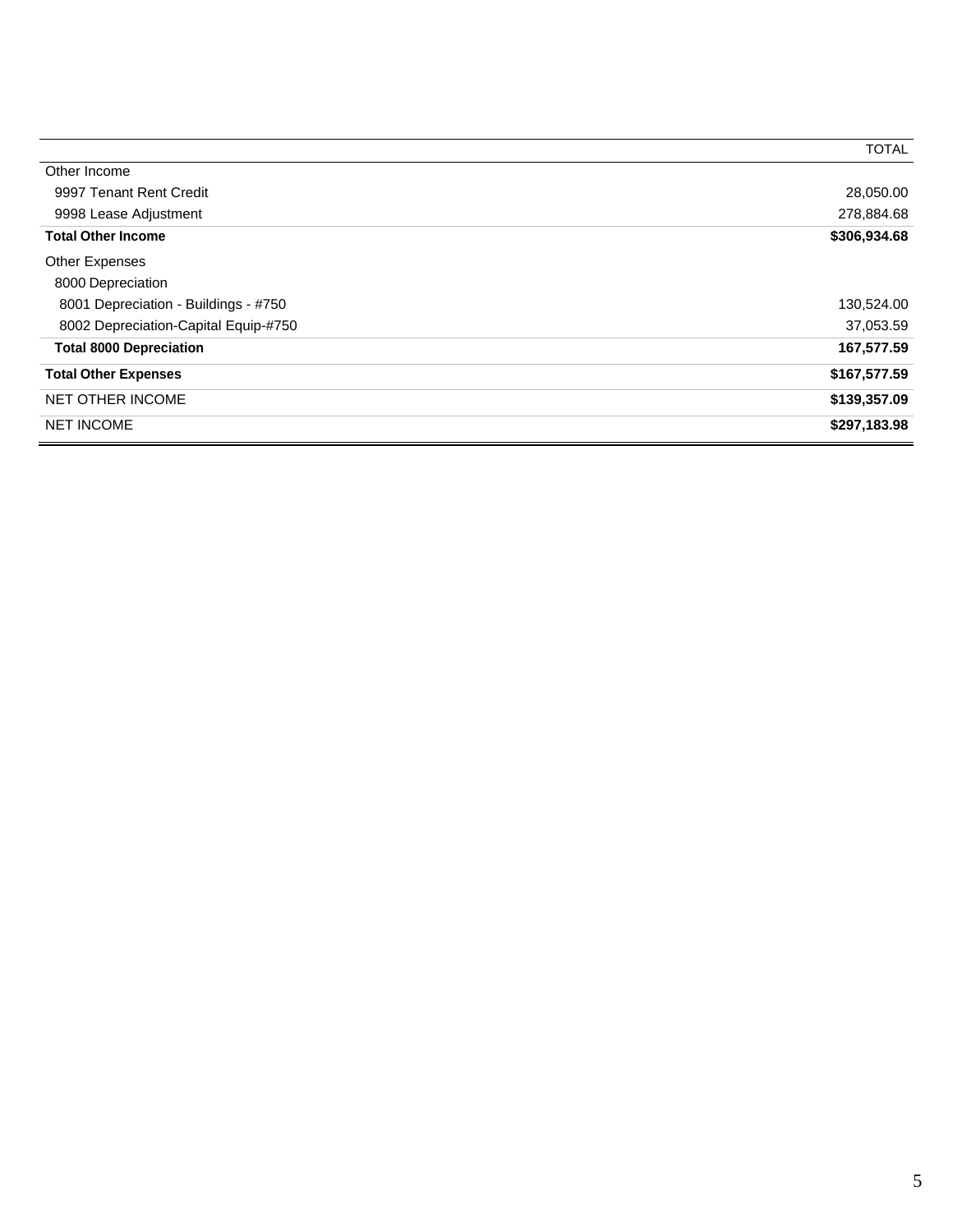# Hill View Montessori Charter Public School

Balance Sheet

As of June 30, 2021

|                                          | <b>TOTAL</b>   |
|------------------------------------------|----------------|
| <b>ASSETS</b>                            |                |
| <b>Current Assets</b>                    |                |
| <b>Bank Accounts</b>                     |                |
| 1010 Pentucket Checking 3361             | 322,049.39     |
| 1020 Pentucket Savings 3536              | 523.89         |
| 1022 Pentucket Capital Reserve 2015      | 2,413.55       |
| 1031 Playground Reserve Fund 9259        | 38,784.69      |
| 1035 Pentucket Beautification 8804       | 18.75          |
| 1036 Pentucket Meal Payments 7126        | 43.34          |
| 1040 Petty Cash                          | 385.00         |
| 1045 Pentucket Money Market 9346         | 485,237.70     |
| <b>Total Bank Accounts</b>               | \$849,456.31   |
| <b>Accounts Receivable</b>               |                |
| 1200 Accounts Receivable                 | 38,700.94      |
| 1201 Grants Receivable                   | 92,859.00      |
| <b>Total Accounts Receivable</b>         | \$131,559.94   |
| <b>Other Current Assets</b>              |                |
| 1350 Prepaid Expenses                    | 19,919.95      |
| 1351 Prepaid Insurance                   | 5,975.00       |
| 1352 Prepaid Rent                        | 12,594.61      |
| <b>Total 1350 Prepaid Expenses</b>       | 38,489.56      |
| <b>Total Other Current Assets</b>        | \$38,489.56    |
| <b>Total Current Assets</b>              | \$1,019,505.81 |
| <b>Fixed Assets</b>                      |                |
| 1610 Leasehold Improvements-Net          |                |
| 1611 Leasehold Improvements-Cost         | 143,845.36     |
| 1615 Accum. Depr.-Leasehold Improve      | $-38,030.00$   |
| Total 1610 Leasehold Improvements-Net    | 105,815.36     |
| 1620 Computer Equipment-Net              |                |
| 1621 Computer Equipment-Cost             | 103,432.41     |
| 1625 Accum. Depr.-Computer Equip         | $-92,213.00$   |
| <b>Total 1620 Computer Equipment-Net</b> | 11,219.41      |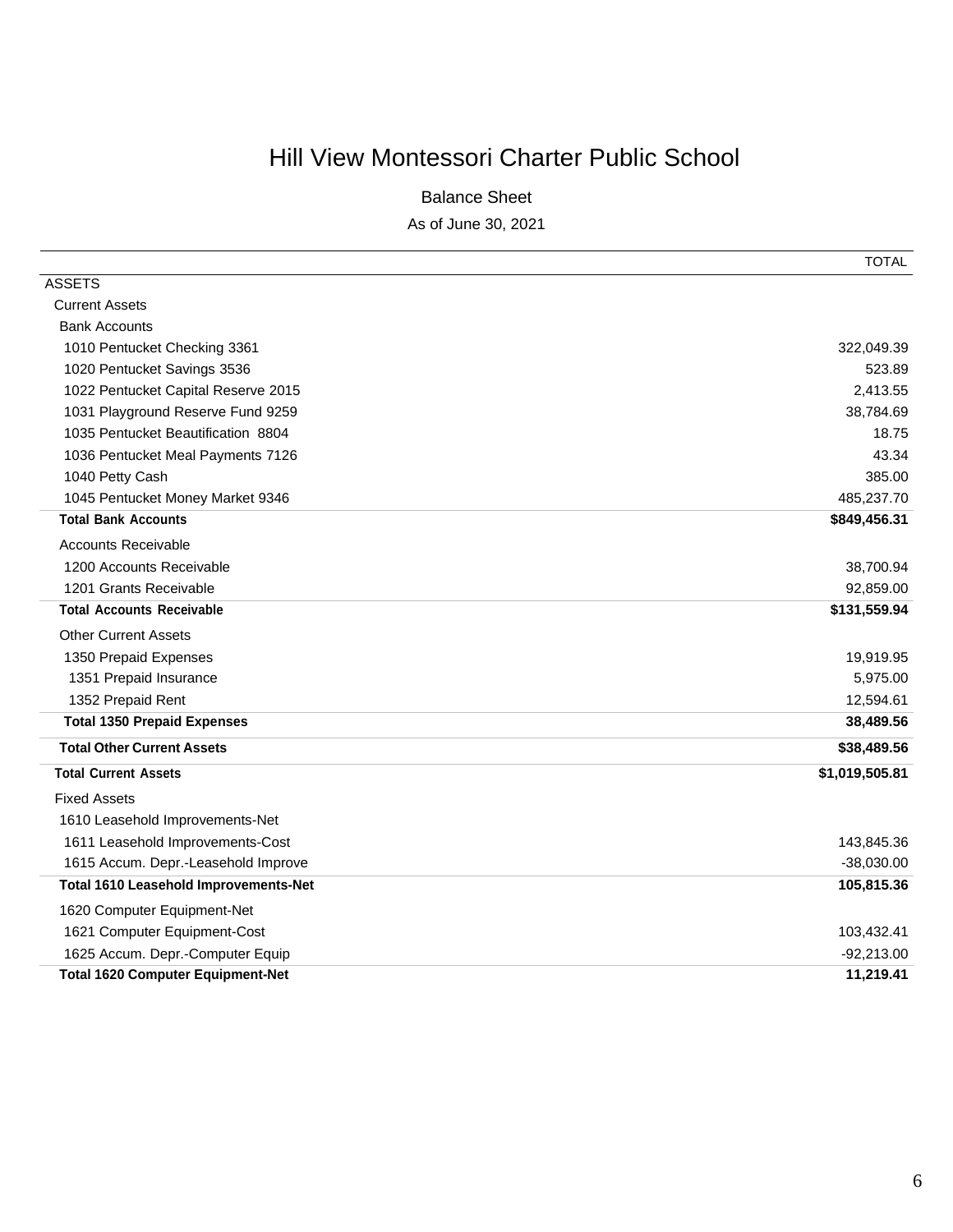| 1674 AccumDepre-CapLeaseImprovements<br><b>Total 1670 CapLease Building&amp;Improvements</b><br>1680 Playground-Net<br>1681 Playground - Cost<br>1682 Accum.Depr.- Playground | 50,045.00<br>$-1,435,139.00$<br>$-16,680.00$<br>2,385,001.00<br>144,861.39<br>$-85,449.00$ |
|-------------------------------------------------------------------------------------------------------------------------------------------------------------------------------|--------------------------------------------------------------------------------------------|
|                                                                                                                                                                               |                                                                                            |
|                                                                                                                                                                               |                                                                                            |
|                                                                                                                                                                               |                                                                                            |
|                                                                                                                                                                               |                                                                                            |
|                                                                                                                                                                               |                                                                                            |
| 1673 Accum Depr-Cap Lease Building                                                                                                                                            |                                                                                            |
| 1672 Capital Lease-Improvements                                                                                                                                               |                                                                                            |
| 1671 Capital Lease-Building                                                                                                                                                   | 3,786,775.00                                                                               |
| 1670 CapLease Building&Improvements                                                                                                                                           |                                                                                            |
| Total 1660 Building- 75 Foundation Ave.                                                                                                                                       | 46,818.00                                                                                  |
| 1662 Accum.Depr.- Building                                                                                                                                                    | $-32,013.00$                                                                               |
| 1661 Building-75 Foundation Ave.Cost                                                                                                                                          | 78,831.00                                                                                  |
| 1660 Building- 75 Foundation Ave.                                                                                                                                             |                                                                                            |
| <b>Total 1650 Office Furniture-Net</b>                                                                                                                                        | 0.00                                                                                       |
| 1652 Accum. Depr.-Office Furniture                                                                                                                                            | $-23,560.00$                                                                               |
| 1651 Office Furniture-Cost                                                                                                                                                    | 23,560.00                                                                                  |
| 1650 Office Furniture-Net                                                                                                                                                     |                                                                                            |
| <b>Total 1640 Classroom Furniture-Net</b>                                                                                                                                     | $-0.44$                                                                                    |
| 1645 Accum. Depr.-ClassroomFurniture                                                                                                                                          | $-97,783.44$                                                                               |
| 1641 Classroom Furniture-Cost                                                                                                                                                 | 97,783.00                                                                                  |
| 1640 Classroom Furniture-Net                                                                                                                                                  |                                                                                            |
| <b>Total 1630 Equipment-Net</b>                                                                                                                                               | 7,199.40                                                                                   |
| 1635 Accum. Depr.-Equipment                                                                                                                                                   | $-46,938.00$                                                                               |
| 1632 Equipment-Administrative<br>1633 Mechanical Equipment                                                                                                                    | 19,180.00<br>$-15,207.00$                                                                  |
| 1631 Equipment-Instructional                                                                                                                                                  | 34,957.75                                                                                  |
| 1630.0 Equipment-Mechanical                                                                                                                                                   | 15,206.65                                                                                  |
| 1630 Equipment-Net                                                                                                                                                            | 0.00                                                                                       |
|                                                                                                                                                                               | <b>TOTAL</b>                                                                               |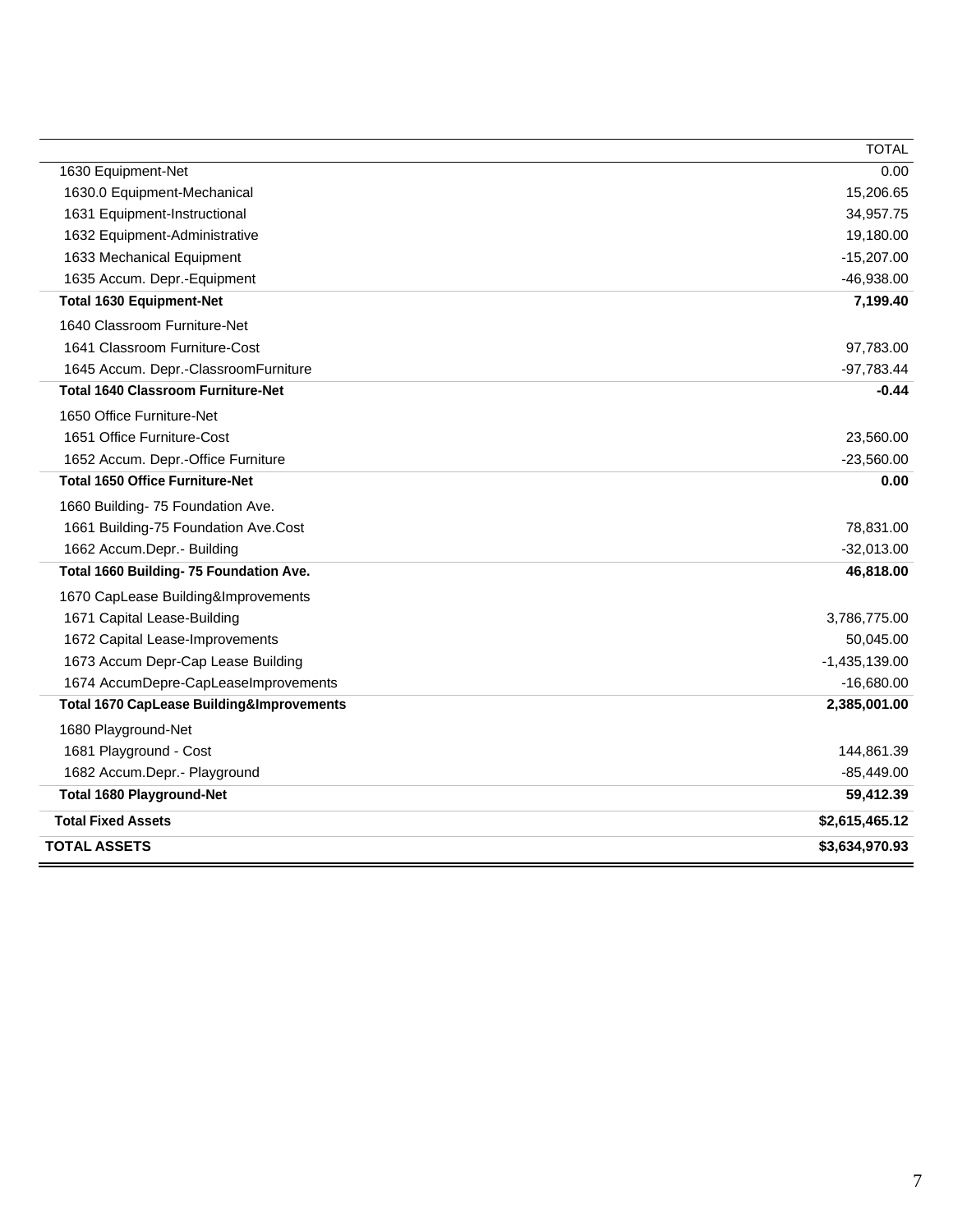|                                        | <b>TOTAL</b>   |
|----------------------------------------|----------------|
| <b>LIABILITIES AND EQUITY</b>          |                |
| Liabilities                            |                |
| <b>Current Liabilities</b>             |                |
| <b>Accounts Payable</b>                |                |
| 2000 Accounts Payable                  | 15,134.00      |
| <b>Total Accounts Payable</b>          | \$15,134.00    |
| <b>Other Current Liabilities</b>       |                |
| 2100 Payroll Liabilities               |                |
| 2101 W/H EE Fed/State taxes            | 171.10         |
| 2106 403 (b) payable                   | 3,036.39       |
| 2107 Mass Teachers Retirement Fund     | 22,632.31      |
| <b>Total 2100 Payroll Liabilities</b>  | 25,839.80      |
| 2300 Accrued Expenses                  | 0.00           |
| 2301 Accrued Salaries and Wages        | 14,130.78      |
| 2305 Accrued expense                   | 7,326.78       |
| <b>Total 2300 Accrued Expenses</b>     | 21,457.56      |
| 2700 PTO pass through                  | 5,662.89       |
| <b>Total Other Current Liabilities</b> | \$52,960.25    |
| <b>Total Current Liabilities</b>       | \$68,094.25    |
| Long-Term Liabilities                  |                |
| 2021 Capital Lease Payable-Principal   | 2,526,469.84   |
| <b>Total Long-Term Liabilities</b>     | \$2,526,469.84 |
| <b>Total Liabilities</b>               | \$2,594,564.09 |
| Equity                                 |                |
| 3300 Retained Earnings                 | 743,222.86     |
| Net Income                             | 297,183.98     |
| <b>Total Equity</b>                    | \$1,040,406.84 |
| TOTAL LIABILITIES AND EQUITY           | \$3,634,970.93 |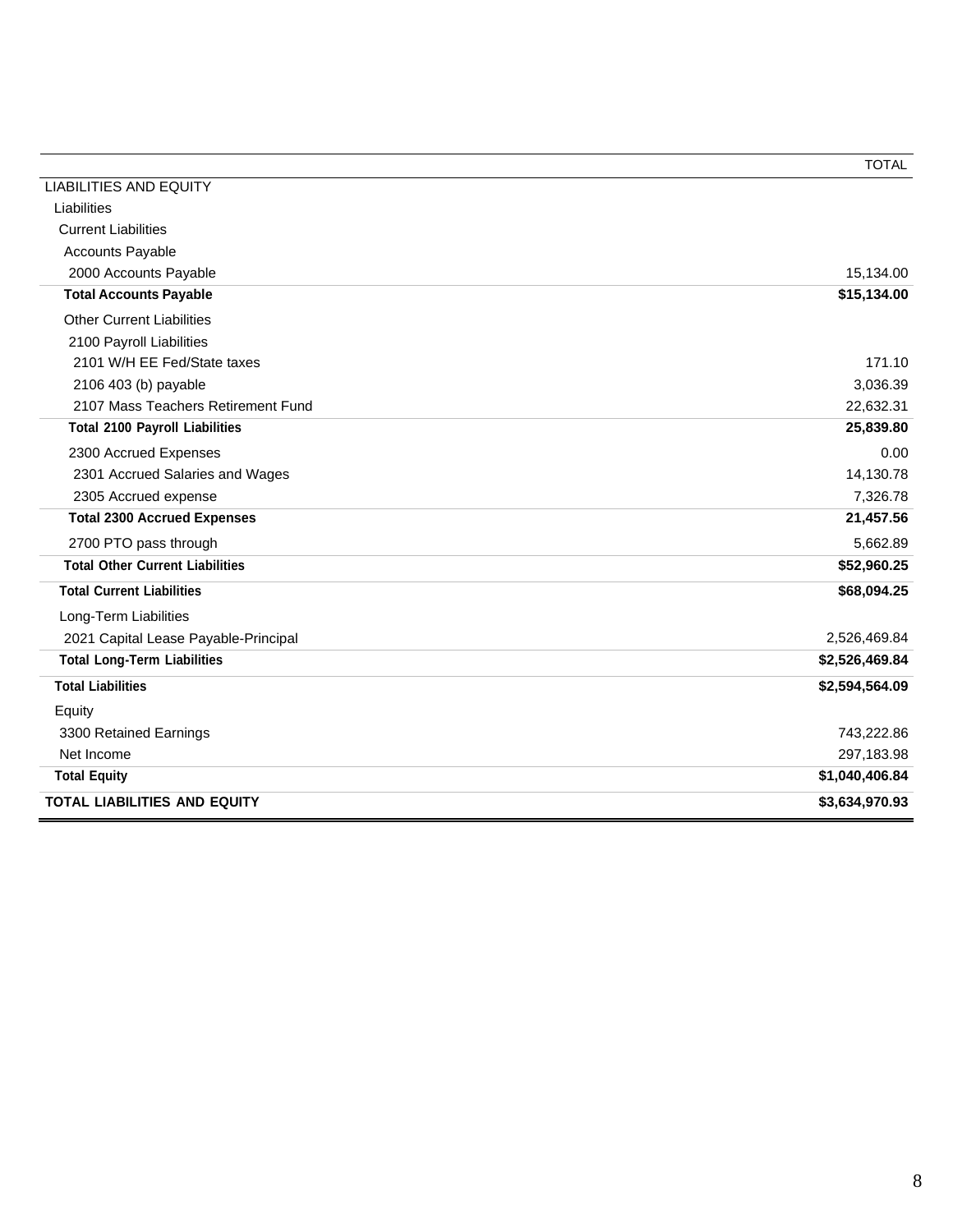## Hill View Montessori Charter Public School

Approved FY22 Budget – Date of Board Approval: 6/17/2021

| <b>Enrollment</b>                       | 306       |       |
|-----------------------------------------|-----------|-------|
| PPT                                     | 12,799    |       |
| <b>A Revenues</b>                       |           |       |
| Tuition                                 | 3,916,494 |       |
| Grants                                  | 265,837   |       |
| <b>Nutrition Program</b>                |           |       |
| Other - Fundraising and Interest Income | 5,000     |       |
| <b>Foundation Contribution</b>          | 67,000    |       |
| E-Rate Funding                          | 17,820    |       |
| <b>Total Revenues</b>                   | 4,272,151 |       |
| <b>Expenses</b>                         |           |       |
| <b>Personnel Costs</b>                  |           |       |
| <b>Personnel Salaries</b><br>1          | 2,951,002 |       |
| <b>Fringe Benefits</b>                  | 232,922   |       |
| Work Comp                               | 29,510    |       |
| <b>Payroll Taxes</b>                    | 203,619   |       |
| Total 5000 · Personnel Costs            | 3,417,053 |       |
| 2<br><b>Administrative Costs</b>        |           |       |
| Contr Serv - Business & Finance         | 50,000    |       |
| Contr Serv - Human Resources            | 42,000    |       |
| Contr Serv - Technology                 | 38,640    |       |
| Contr Serv - Legal                      | 1,000     |       |
| Contr Serv - Audit                      | 17,500    |       |
| Supplies & Materials - IT               | 5,760     |       |
| Recruitment and Advertising             | 2,500     |       |
| Travel, Dues & Other Exp - Admin        | 34,190    |       |
| Supplies & Materials - Admin            | 5,000     |       |
| Total 5100 · Administrative Costs       | 196,590   |       |
| 3<br><b>Instructional Services</b>      |           |       |
| Contr Serv - Other Teaching             | 95,950    |       |
| Contr Serv - Prof Development           | 94,761    |       |
| Contr Serv - Seacoast Training          | 22,000    |       |
| <b>NCMPS Montessori EER Review</b>      |           |       |
| Travel & Other Exp - Prof Develop       | 340       |       |
| Instructional Copier                    | 10,000    |       |
| Instructional Furniture & Equip.        | 1,500     |       |
| Instructional Furniture & Equip. *Monte |           |       |
| Instructional Supplies (Inc, SPED, NUR  | 15,000    |       |
| Instructional Supplies *Montessori Mat  | 15,000    |       |
| <b>Instructional Hardware</b>           | 500       |       |
| <b>Instructional Software</b>           | 5,931     |       |
| Total 5200 · Instructional Services     | 260,983   |       |
| <b>Other Student Services</b><br>4      |           |       |
| <b>Student activities / Field Trips</b> | 5,000     |       |
| Fundraising                             | 1,500     |       |
| <b>Nutrition Program</b>                |           |       |
| Total 5300 · Other Student Services     |           | 6,500 |